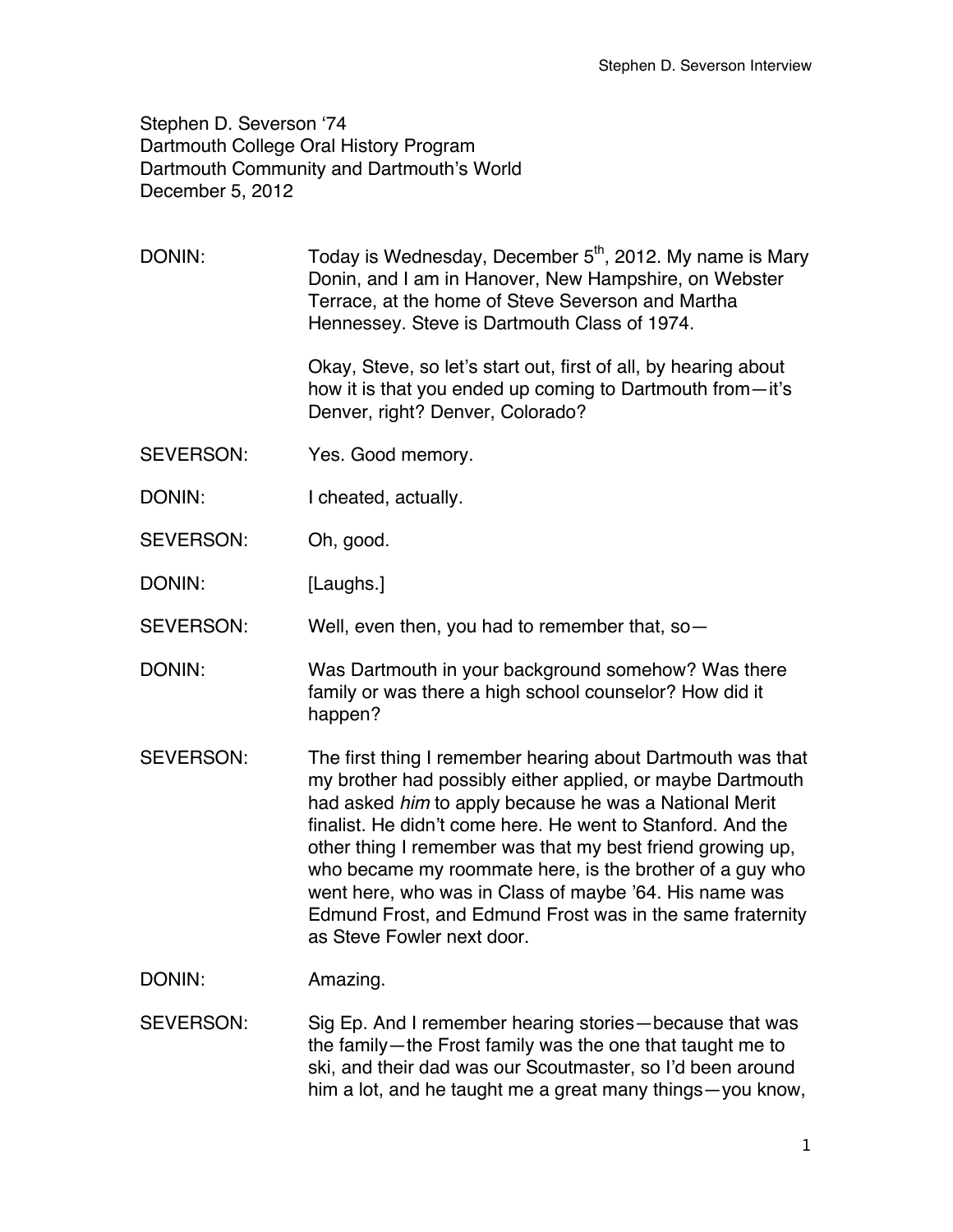knots and camping and you name it. So I think I heard about Dartmouth from those folks, because their oldest had gone to Mines, Colorado School of Mines. Their next child had gone here, and their third had gone to Harvard, and then the little guy, who's my age, came here. He was bound and determined for me to come here. I decided to apply to two on the East -- Williams and Dartmouth -- two on the West -- Stanford and Pomona -- and two in Colorado -- University of Denver and Colorado College.

University of Denver was an attraction to me because of its strong music program. My dad had gone there. He was a math major. And it would have been very attractive financially, but I wanted to get away. I sent money to Pomona. I had decided; I was going west. And then [chuckles] this guy, who became my roommate, who was my best friend, talked me out of it somehow. I think it must have been on the May  $1<sup>st</sup>$  deadline when I sent a telegram, but I think my parents thought I was absolutely nuts.

There was a conversation about this between George Frost and my mother. I don't think my dad was at home the time when this conversation took place, but I can remember vividly being in the driveway of our house in Colorado. George was determined to have a buddy to come with him to come here.

I don't quite remember all the things that he said, but it must have had something to do with snow, because what would have attracted me to go to an all-male school with a music program perhaps not as strong as Pomona's, and at the time I was heavily into music, so I can't really remember exactly, but somehow [chuckles] he convinced me that I would be happier and I convinced myself that I would be happier here. And I sent a telegram the last day that you could do that, and they reserved a spot for me and said, "You can come."

DONIN: Had you been here to see it?

SEVERSON: No, not Dartmouth. I had been to Colorado College. My sister went there. And I had been to Stanford for my brother's graduation. But our family could not afford for me to take trips to visit, so I didn't quite know what I was getting into. The farthest east I had been was Detroit.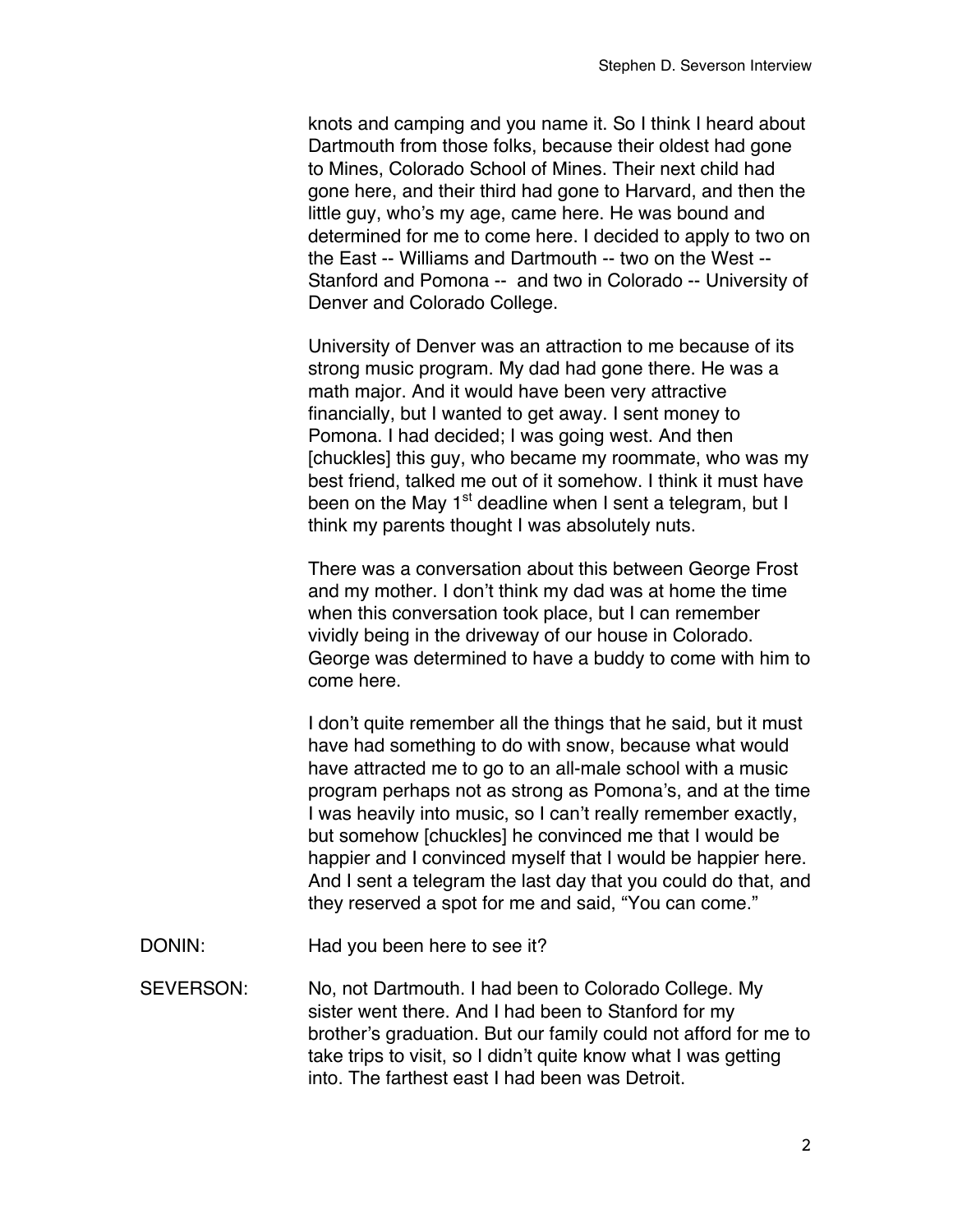| DONIN:           | Wow.                                                                                                                                                                                                                      |
|------------------|---------------------------------------------------------------------------------------------------------------------------------------------------------------------------------------------------------------------------|
| <b>SEVERSON:</b> | When I was a kid.                                                                                                                                                                                                         |
| DONIN:           | So you don't know what attracted you. It must have been the<br>snow.                                                                                                                                                      |
| <b>SEVERSON:</b> | I knew I wanted liberal arts. I knew I wanted small, relatively.<br>I thought that Williams was maybe was too small. I decided<br>Pomona was the right size -- it had a lot of courses and a<br>strong music program.     |
| DONIN:           | And none of these was co-ed at that point, right? Or were<br>they?                                                                                                                                                        |
| <b>SEVERSON:</b> | The Pomona and the other five Claremont schools were<br>mostly co-ed, I believe.                                                                                                                                          |
| DONIN:           | <b>Claremont Colleges.</b>                                                                                                                                                                                                |
| <b>SEVERSON:</b> | Yes, including Claremont Mens, Scripps and Pitzer, so it's<br>very integrated, from a gender standpoint. Yes, I knew<br>Dartmouth was all-male. [Chuckles.] At this point, I'm<br>wondering if I thought much about that! |
| DONIN:           | [Chuckles.]                                                                                                                                                                                                               |
| <b>SEVERSON:</b> | But I think it just wasn't that big a deal at the time because<br>there were a lot of male colleges that were on the brink of-                                                                                            |
| DONIN:           | Going co-ed.                                                                                                                                                                                                              |
| SEVERSON:        | -becoming co-ed.                                                                                                                                                                                                          |
| DONIN:           | Right.                                                                                                                                                                                                                    |
| <b>SEVERSON:</b> | Maybe I thought that Dartmouth would become co-ed -- I<br>don't know. I can't really remember now.                                                                                                                        |
|                  | But the other thing was that the Aires and the Glee Club<br>came through Denver and sang, and that made a pretty big<br>impression on me.                                                                                 |
| DONIN:           | So you arrived in the fall of 1970.                                                                                                                                                                                       |
| SEVERSON:        | Yes.                                                                                                                                                                                                                      |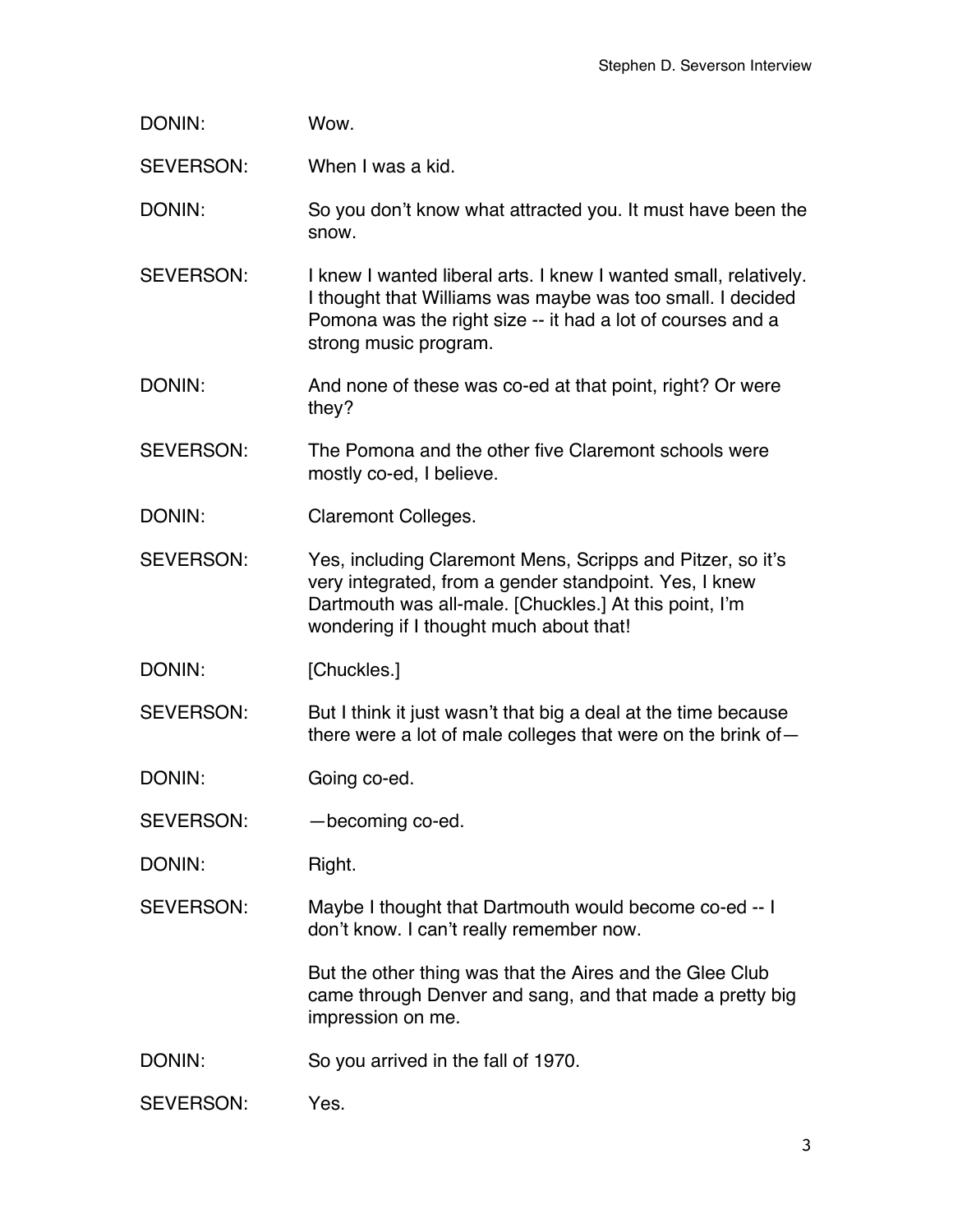| DONIN:           | With your pal.                                                                                                                                                       |
|------------------|----------------------------------------------------------------------------------------------------------------------------------------------------------------------|
| <b>SEVERSON:</b> | Yes. In his car. He drove us.                                                                                                                                        |
| DONIN:           | Whoa!                                                                                                                                                                |
| SEVERSON:        | Big country.                                                                                                                                                         |
| DONIN:           | Yeah!                                                                                                                                                                |
| SEVERSON:        | It took approximately 32 hours going as fast as you could<br>possibly go. I don't think we drove it straight. I think we<br>stopped. I remember stopping in Indiana. |
| DONIN:           | So freshmen were allowed to have cars on campus.                                                                                                                     |
| <b>SEVERSON:</b> | No, they weren't. That's a good question. His brother, who<br>was the post-doc at Harvard, who now teaches here, allowed<br>him to store his car in Cambridge.       |
| DONIN:           | Oh, perfect.                                                                                                                                                         |
| SEVERSON:        | At 1776 Mass. Ave. [Both chuckle.] I love that address.                                                                                                              |
| DONIN:           | It's great.                                                                                                                                                          |
| SEVERSON:        | Those were the days.                                                                                                                                                 |
| DONIN:           | And so what dorm were you in?                                                                                                                                        |
| SEVERSON:        | I was in Hinman, which no longer exists.                                                                                                                             |
| DONIN:           | Oh, yes, yes. It's gone.                                                                                                                                             |
| SEVERSON:        | It's gone.                                                                                                                                                           |
| DONIN:           | What's there now? I can't remember.                                                                                                                                  |
| <b>SEVERSON:</b> | I think Tuck School has something there.                                                                                                                             |
| DONIN:           | Right, right. And so how was it in the beginning? Did you feel<br>well prepared in terms of academics?                                                               |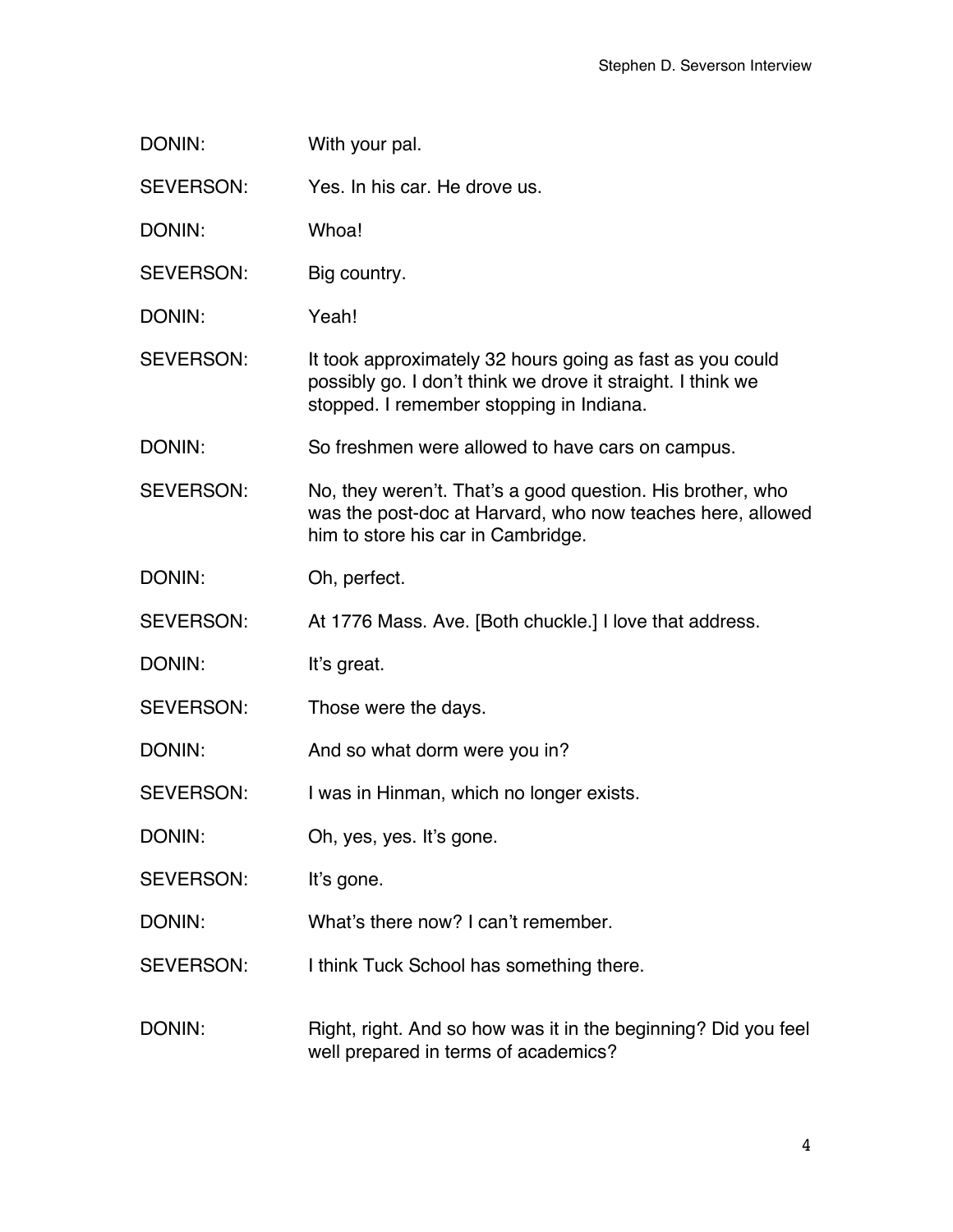- SEVERSON: Oh, no. Not at all. When you discover all of these really smart people! The first thing, obviously, was freshman trip, and that was a joy. I still have friends that I met on that trip. Yesterday biking to school I waved to Peter Blodgett, who was on my freshman trip. He's the town librarian for Thetford.
- DONIN: What trip did you choose?
- SEVERSON: I chose the one that was considered the hardest hiking. There was a little rock climbing at the end of that trip, but it was mostly just hiking, and it was great. We had a great time.
- DONIN: And you were well prepared for that, coming from Denver.
- SEVERSON: Oh, yeah! I felt great because I came from a higher elevation.
- DONIN: Yes. Oh, that's true. That's true.

And so what about the academics?

- SEVERSON: Oh. I think immediately I felt completely submerged and overwhelmed. Right at the beginning, I joined the Aires and the Glee Club. At the time, to be in the Aires you had to be in Glee Club, so that was 12 hours of rehearsal every week. I was well under water, taking calculus, German and a seminar in Cosmology. I remember feeling like *I*'*m not gonna pass German. The teacher just doesn*'*t do what I need*, or I couldn't do what she needed, or there was some mismatch. I did better after that. During the two terms of German after that I was much more successful. You know, you get sort of shocked when you come here, and you're at the top of your class in a big high school, 750 graduating class at South High, but, no, I didn't feel that well prepared!
- There were a lot of kids who came from prep schools where they really knew how to study -- or maybe it was just an image that I have of their academic superiority. In high school I didn't really have to study that hard. I had to work, but I didn't really know that much about studying *per se*, so I had to figure it out kind of quickly.
- DONIN: A lot of people we've talked to said the same thing. They felt unprepared, even though they were in the top of their class at their high school.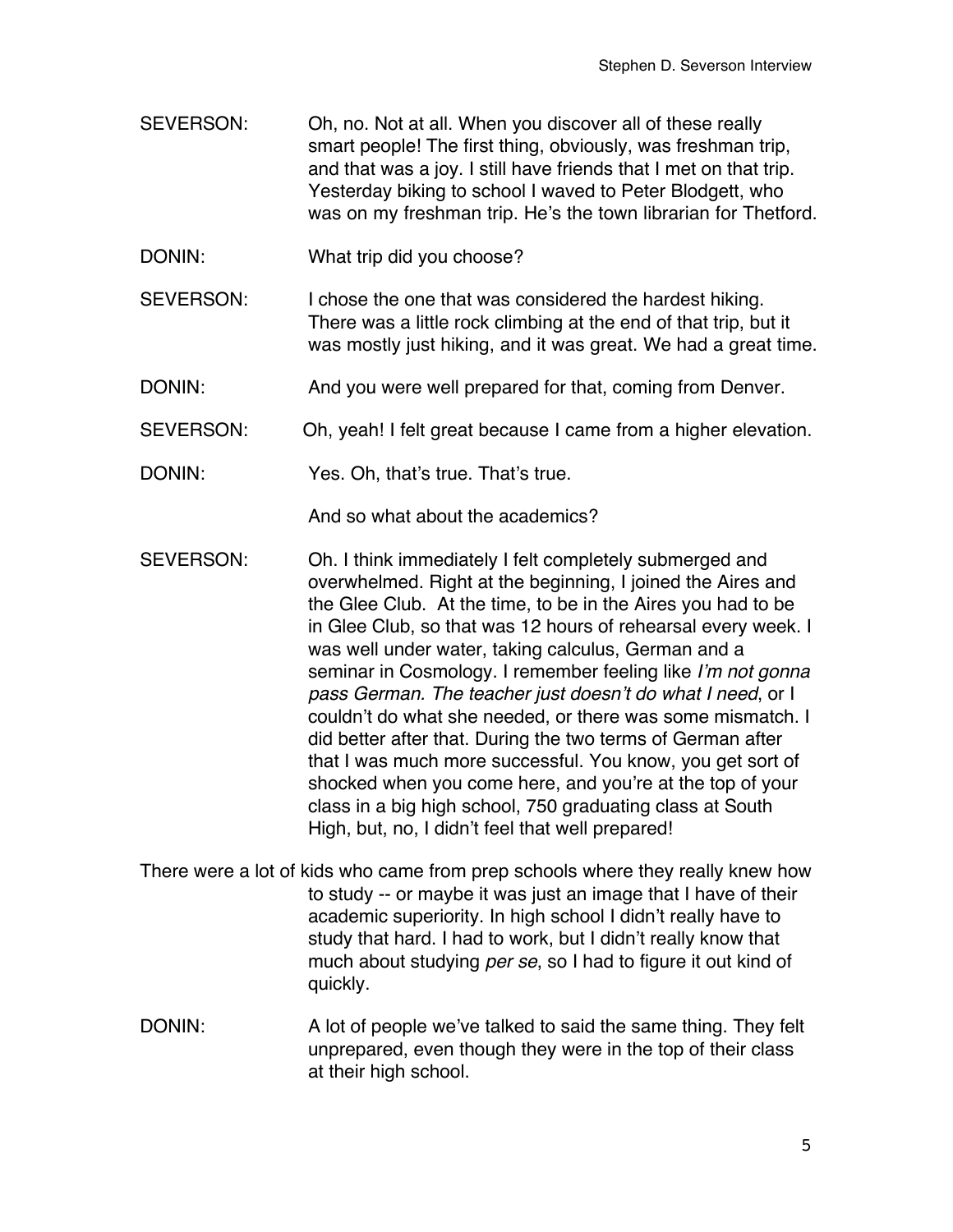SEVERSON: Yes, it was a big shock.

DONIN: Yes, yes.

SEVERSON: And it was kind of lonely. You kind of felt like you were on your own, and you were. I was. The Aires did a good bit of traveling. My parents came in October for a teacher conference in New York, and then they visited with me here because they'd borrowed George's car in Cambridge and driven up. And so I got to see them. That was sort of a break away from the intensity. But I remember feeling -- *Oh, my gosh, I don*'*t know if I can hang in there*. But I did.

- DONIN: When you look back, what was your sort of group of friends? What was your first group of friends that you developed here? Was it the Aires, or was it your floor mates, I guess you'd call them?
- SEVERSON: I remember being pretty good friends with a guy who was a cross-country skier from Oslo, Norway. His name is Erik Jebsen. Great guy. He was always nice to me. We had meals together. And there were other people from Hinman Hall -- because it's kind of a long walk, especially in the winter, to get to Thayer Hall, which is what we called the dining hall. I certainly ate with my roommate, George Frost, a lot. I certainly ate with the Aires a lot because a lot of the time, rehearsal would start right after dinner at 6 o'clock -- I think Monday, Tuesday, Thursday. And so we would eat before and then go to rehearsal.
- DONIN: You didn't have time for a social life.
- SEVERSON: I didn't have much time. Aires met after Glee Club, so Glee Club was 6 to 8, and Aires were 8 to 10. [Laughs.]
- DONIN: Oh, my goodness.
- SEVERSON: [Laughs.] I was definitely chewing off a lot! And then I was doing PE, which for me was rock climbing in the fall and the spring and skiing in the winter.

DONIN: Oh!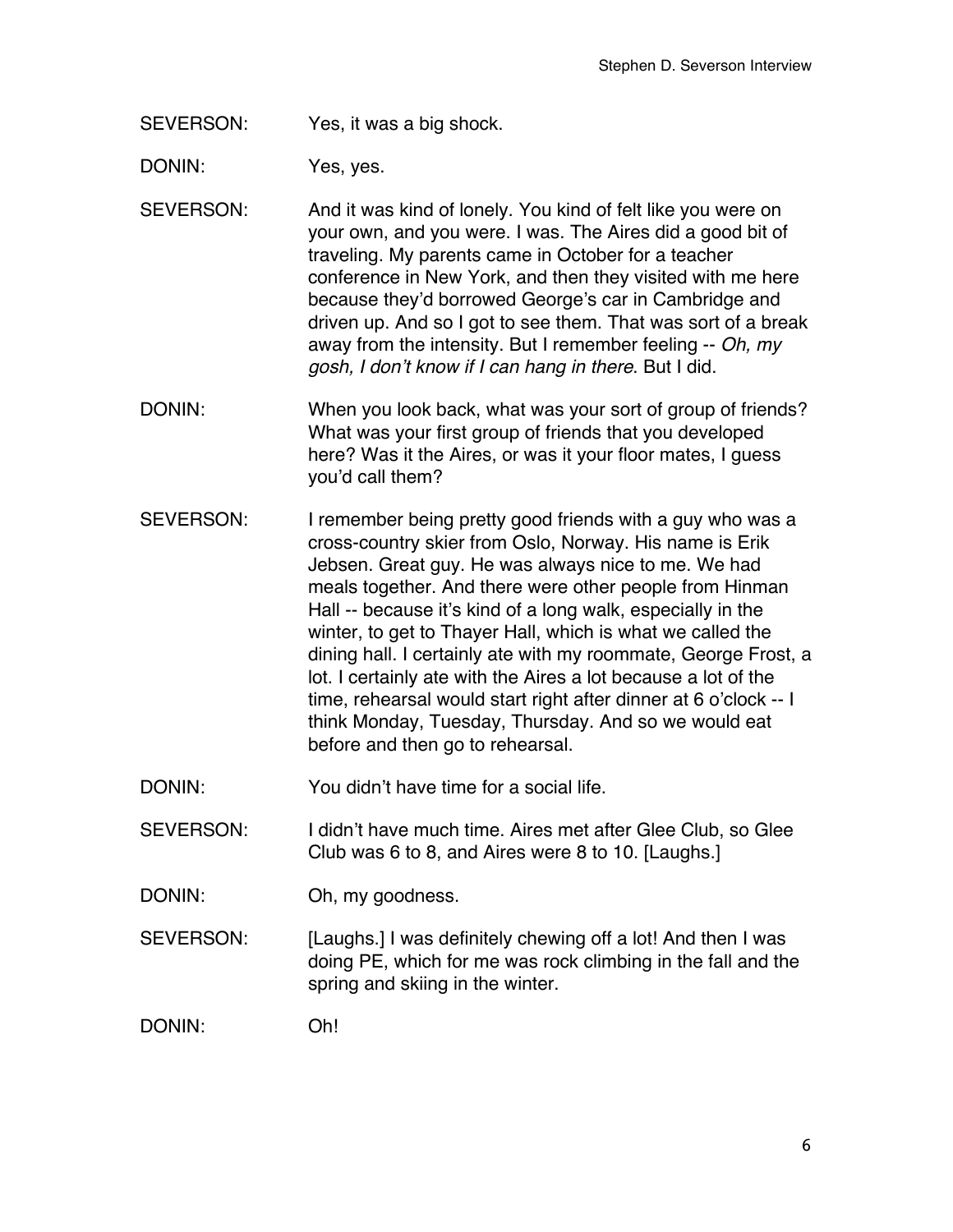- SEVERSON: So I was away from campus to do that a good bit, so I remember a lot of van trips to go to find rocks, which I loved, but it did make the hours studying kind of small.
- DONIN: Yes, yes.
- SEVERSON: Short.

DONIN: Did you feel, though, that you adjusted as the term went on?

SEVERSON: I must have.

DONIN: You adjusted to the demands?

- SEVERSON: I must have. I can remember some things vividly. For example, you kind of have to find a place where you like to study, and at first I tried—probably like a lot of people do, I tried the [19]02 room, and that was kind of a disaster. [Laughs.] First of all, there were a lot of folks in there, and second of all, I don't know, I just sort of got lulled into sleeping there somehow. I can't imagine sleeping in those chairs -- they're not comfortable.
- DONIN: No.
- SEVERSON: So I remember feeling, you know, exhausted and not able to function. But later I changed venue to the physics building. Sanborn was not successful. I was too comfortable. [Laughs.]
- DONIN: That's what they say about the Tower room as well.
- SEVERSON: Oh, definitely, yes.
- DONIN: Just nap city right there.
- SEVERSON: Yes, you would be nap city right there.

DONIN: Yes, yes.

So did you ever experience sort of feelings of uncertainty and feeling that you'd made the wrong decision coming here?

SEVERSON: No.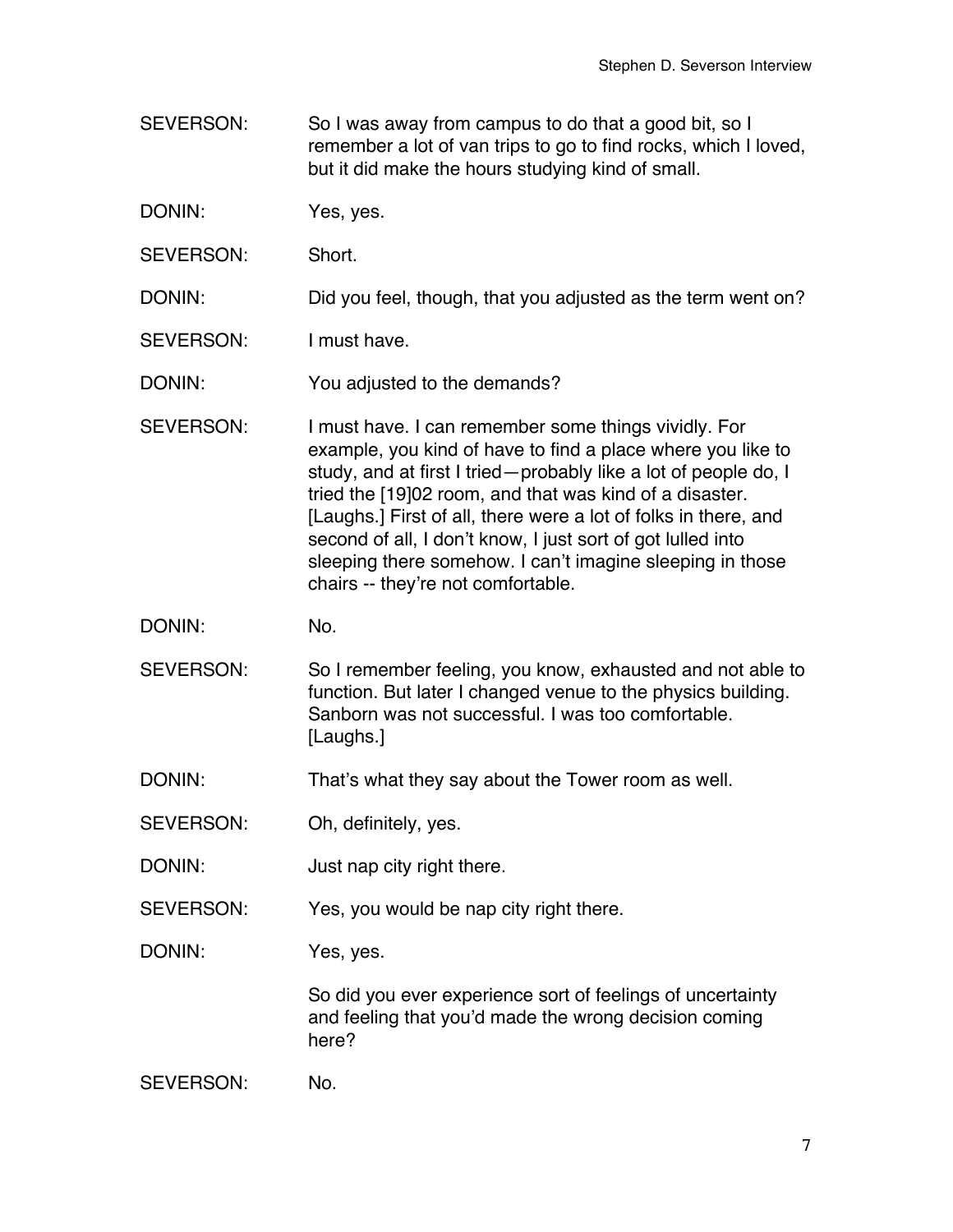DONIN: Or was it pretty positive?

SEVERSON: I didn't ever feel it was wrong; I just felt like, *Oh, my God, I*'*m really in over my head.* I felt like, *Okay, this is a challenge. Probably a lot of us are up against it. Something will work out.* I'm the middle child. I'm always the optimist.

DONIN: Right. That's true.

And how was it that your—the friends that you did have, who were around you at that point—were they okay? They were finding their way as well.

SEVERSON: I think so. Certainly, George was. He was a lot smarter than I. You know, more book smart, more able to pick stuff up quickly, a better reader. He had read a lot more than I had. A faster reader.

My third course was a freshman seminar: cosmology.

DONIN: Whoa!

SEVERSON: I remember a paper on pulsars. I loved it.

DONIN: Oh, did you?

SEVERSON: But, you know, it was kind of intense.

DONIN: Yes.

SEVERSON: It was a seminar, so you couldn't be a slacker in a six-person class. Nor could you in calculus, you know, because it would go pretty fast.

DONIN: So what role did the Greek life play for you that year?

SEVERSON: No role that year.

DONIN: Were you ever in frat houses?

SEVERSON: No, not till sophomore year, when—okay, so a lot of time had gone by across that first year and then into the second year, and I was busy with the Aires. The Aires had concerts during rush in my sophomore year, and I remember thinking, *I really want to join Psi U*, because that's where kids on the ski team were, and that's where some kids from my freshman trip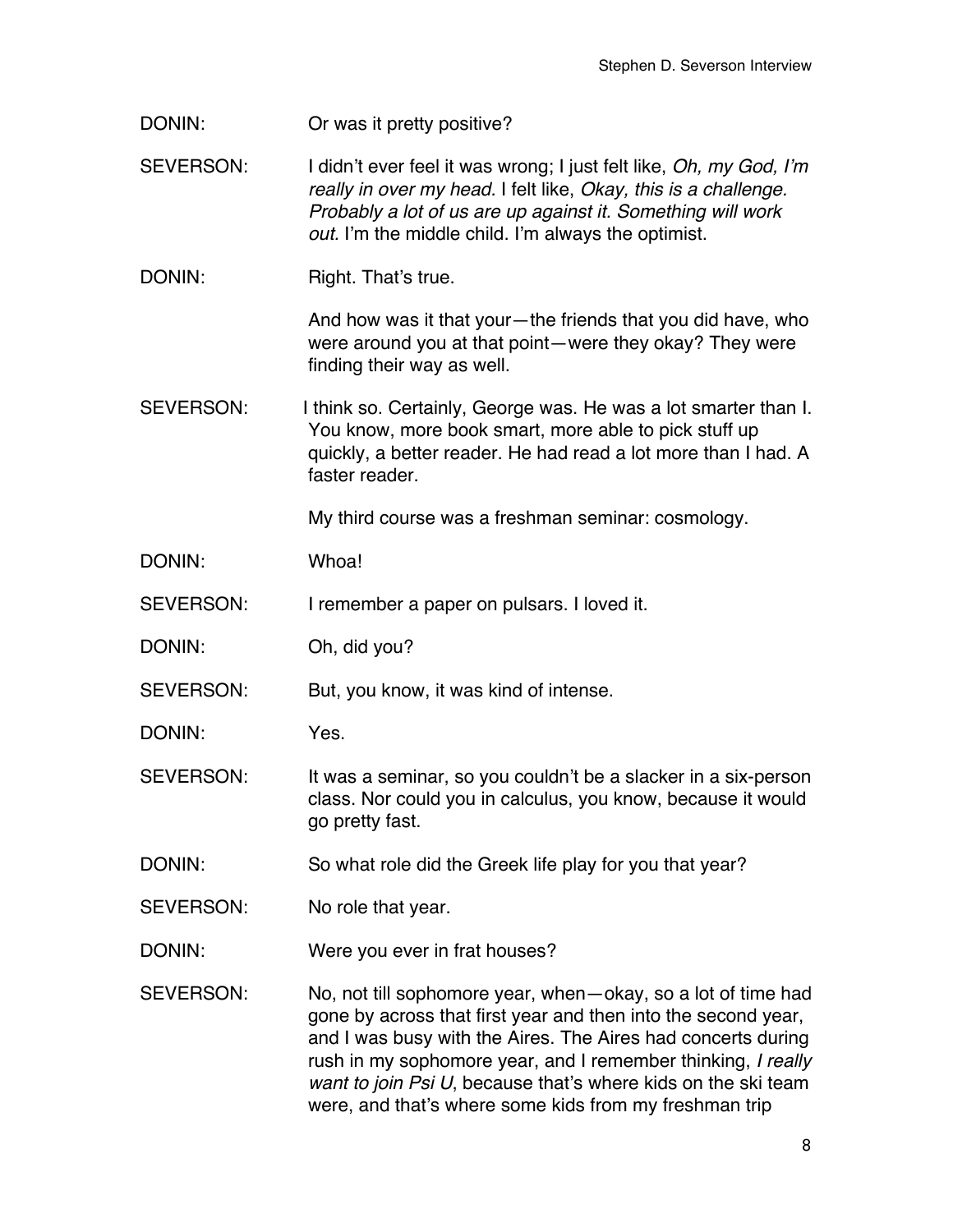were, and Peter Edson, for example, was there, another friend of mine, on my freshman trip.

- DONIN: So it sounds like you really did bond with some of the trip friends—
- SEVERSON: Yes.

DONIN: —and they became your—yes.

SEVERSON: Yes, and I did ski with a lot of those guys. Tim Miner, Bob Fletcher—I'm trying to remember if they were on my freshman trip. They must have been, because I think that's how I met those guys.

> So anyway, when rush came, Psi U wanted to see you a certain number of nights, and the Aires were performing and I couldn't be there all those nights, so I basically couldn't get into Psi U. So I kind of went where other people were going and my roommate went—did he go there? Anyway, a bunch of people went to Phi Delt, and they let me in, so I joined there. And there were a lot of good people there, and it seemed like a reasonable place to be. So, yes, I guess eventually—sophomore year, I did join.

And that's where I met Martha Hennessey ʻ76, actually, later.

DONIN: I was going to say. So '71—there must have been talk on campus already about the fact that women might be coming.

SEVERSON: Let me think if I know the answer to that. I remember meetings in the Aires, which at the time—as you know from Parker's interview, that iour group was called The Injunaires.

DONIN: Mm-hm.

SEVERSON: Horrible name.

DONIN: Mm-hm.

SEVERSON: But I didn't know at the time how horrible it was, except I did have a friend from Colorado who—I think he was on my freshman trip. His name is Tom Teegarden, and he might have been the first one to tell me how upsetting that was to the people in tribes, because he eventually married a Sioux.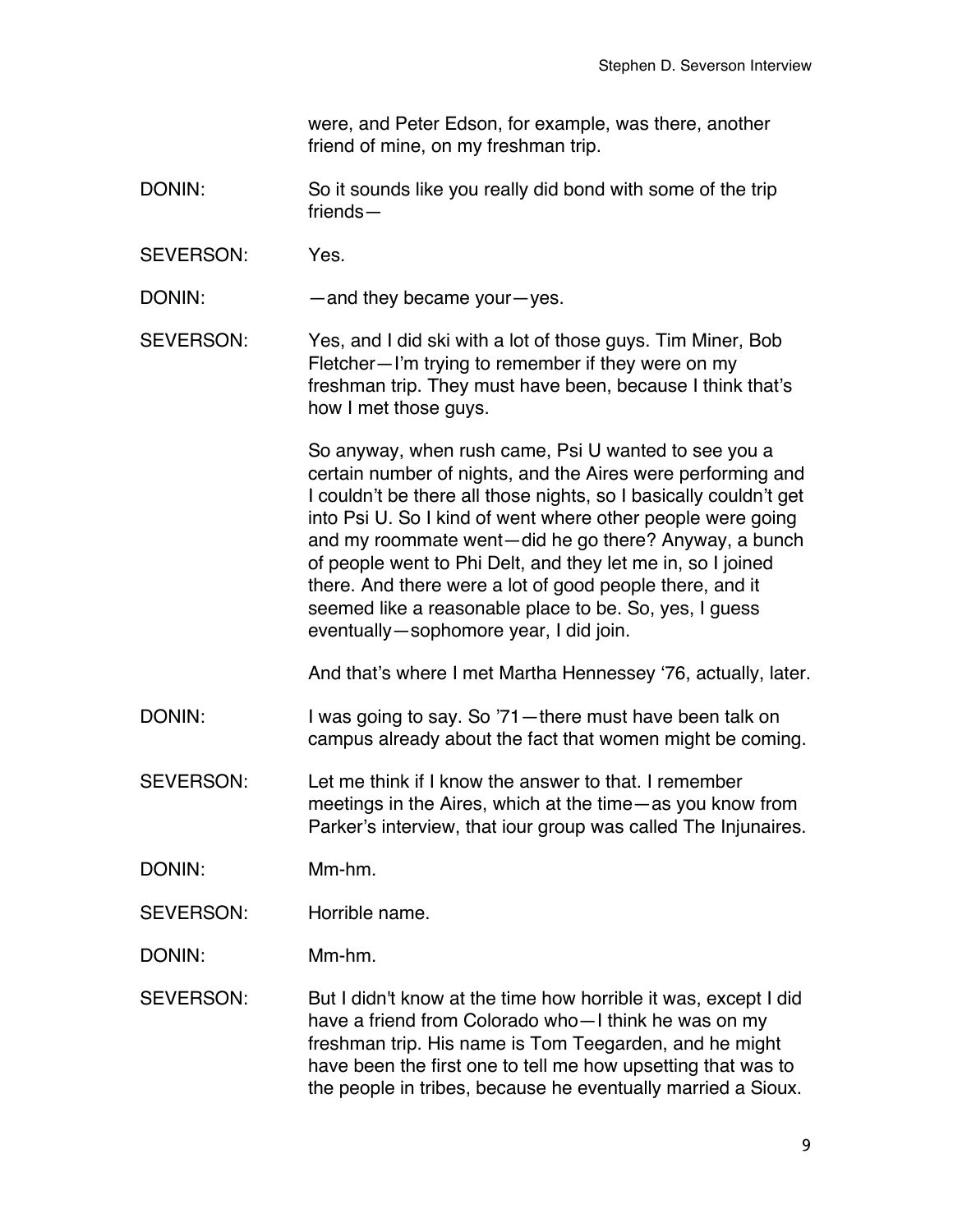We went to their wedding out in Colorado, and so I got to see that first hand. It's really impressive.

- DONIN: Well, I assume growing up in Colorado, you were familiar with some of the Native Americans.
- SEVERSON: Not really. A tiny bit.

DONIN: Were there kids in your high school?

SEVERSON: Not that I knew of.

DONIN: Really!

SEVERSON: No. That's a really good question. I would say the only familiarity with tribes would have been on car trips across the country, and our family took a lot in the summer because my dad was a school person, so I had seen tribal nations in Arizona, Utah and New Mexico. That's where I would have seen people, but not really known them up front. And eventually I met Howard Bad Hand, who was at Dartmouth when I was.

> Anyway, Tom Teegarden probably was the first one to help me see how horrible the situation was, and at the same time, the Aires knew that there was a suggestion made strongly by the administration to remove every reference to the Indian symbol, so we went along fully with that.

At the same time, I remember voting for co-education, but I can't remember what month that was. I don't remember knowing whether that vote was binding, and I don't think it would have been binding.

- DONIN: It was the students who were voting?
- SEVERSON: Yes.

DONIN: Oh, interesting. Yes. Huh!

SEVERSON: And I don't remember feeling whether this was a done deal or a difficult deal for the college to manage, but, you know, later we heard a lot of stories about what a genius Kemeny was to manage the numbers and make a summer term.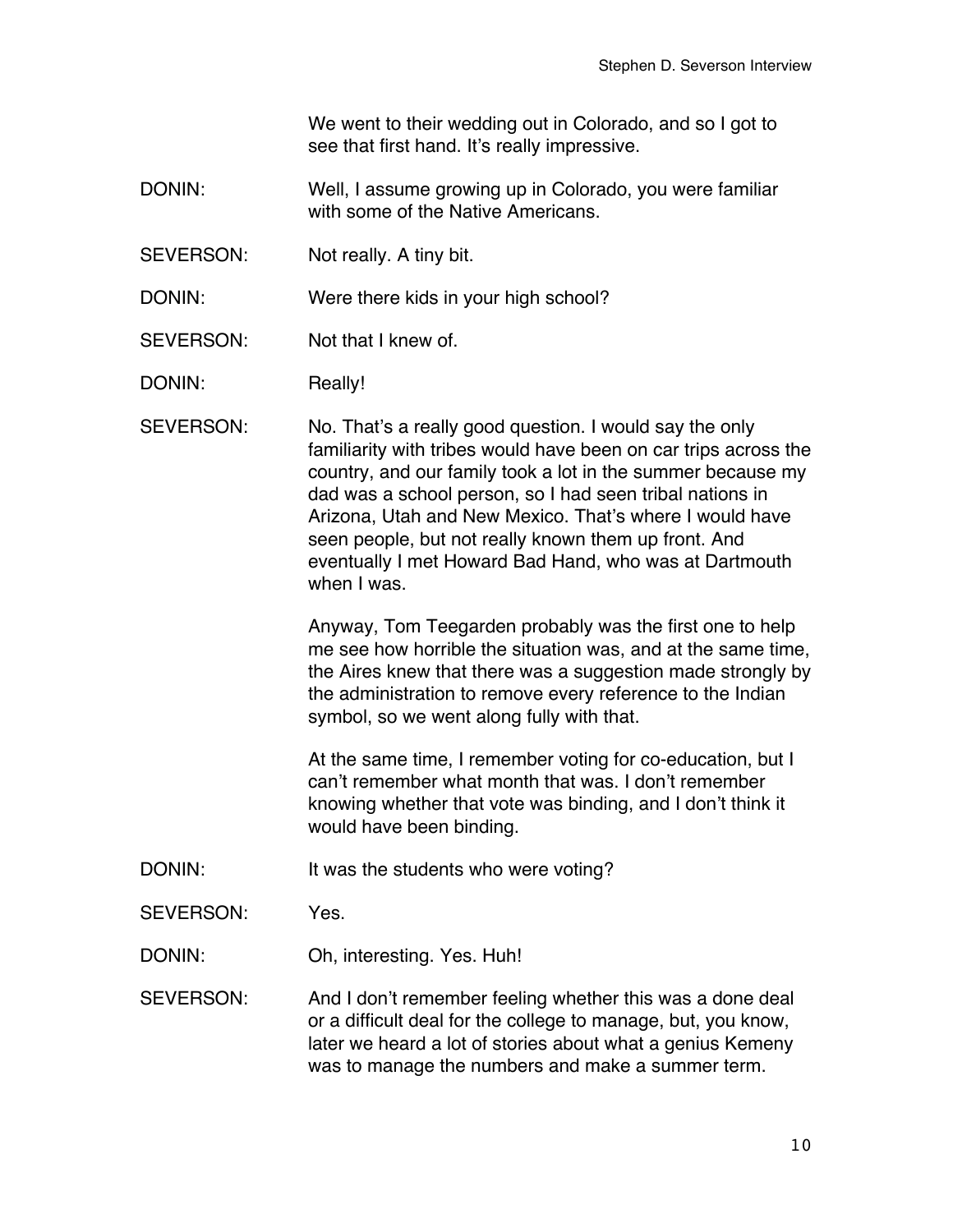- DONIN: But were you conscious of any of your classmates or friends who were resisting having women come?
- SEVERSON: I think I was, but none of them was a close friend. I wouldn't have been friends with people not in favor of coeducation! [Laughs.] But maybe I was and didn't really want to acknowledge it, but I did hear a lot of—not a lot. I did hear some discussion. I think to most of us, it was sort of automatic. It was sort of, like, "Yeah, of course we should!"
- DONIN: Oh, really?
- SEVERSON: Yeah! Oh, yeah! Yeah! Like "What's wrong with—this is, like, wrong, what we have. It seems really awkward."
- DONIN: Yes, yes. So, I mean, coming here in '70—you chose Dartmouth and it was single sex, but you were fine with the transition.
- SEVERSON: I must not have thought much about its being all-male, and if I had, I probably wouldn't have come, but I knew the reputation was good, and I'd already turned down Stanford and Williams, and they were fine schools, too, so I kind of knew this was a good school, and I kind of knew that my friend had a lot to say. Even though I didn't agree with him on everything, I think in this case I got talked into it. And probably the co-ed/not co-ed was ignored somehow. I can't explain that. [Laughs.]
- DONIN: So how was the Greek life for you? Was it a good experience?
- SEVERSON: I can remember a lot of things very vividly. One was the party that was up on the first floor, and that's where the atmosphere was relatively tolerable. You know, it was probably a rush party, and it's where I would have met Martha, because she was a hostess. She graduated in '72 from Hanover High, and then fall of '72 was at Vassar after she had turned down Dartmouth -- but after a year reapplied to transfer, so that would have been fall '73 that she was here.

I remember meeting Martha at one of those parties and asking her about borrowing a guitar for Speedy (Parker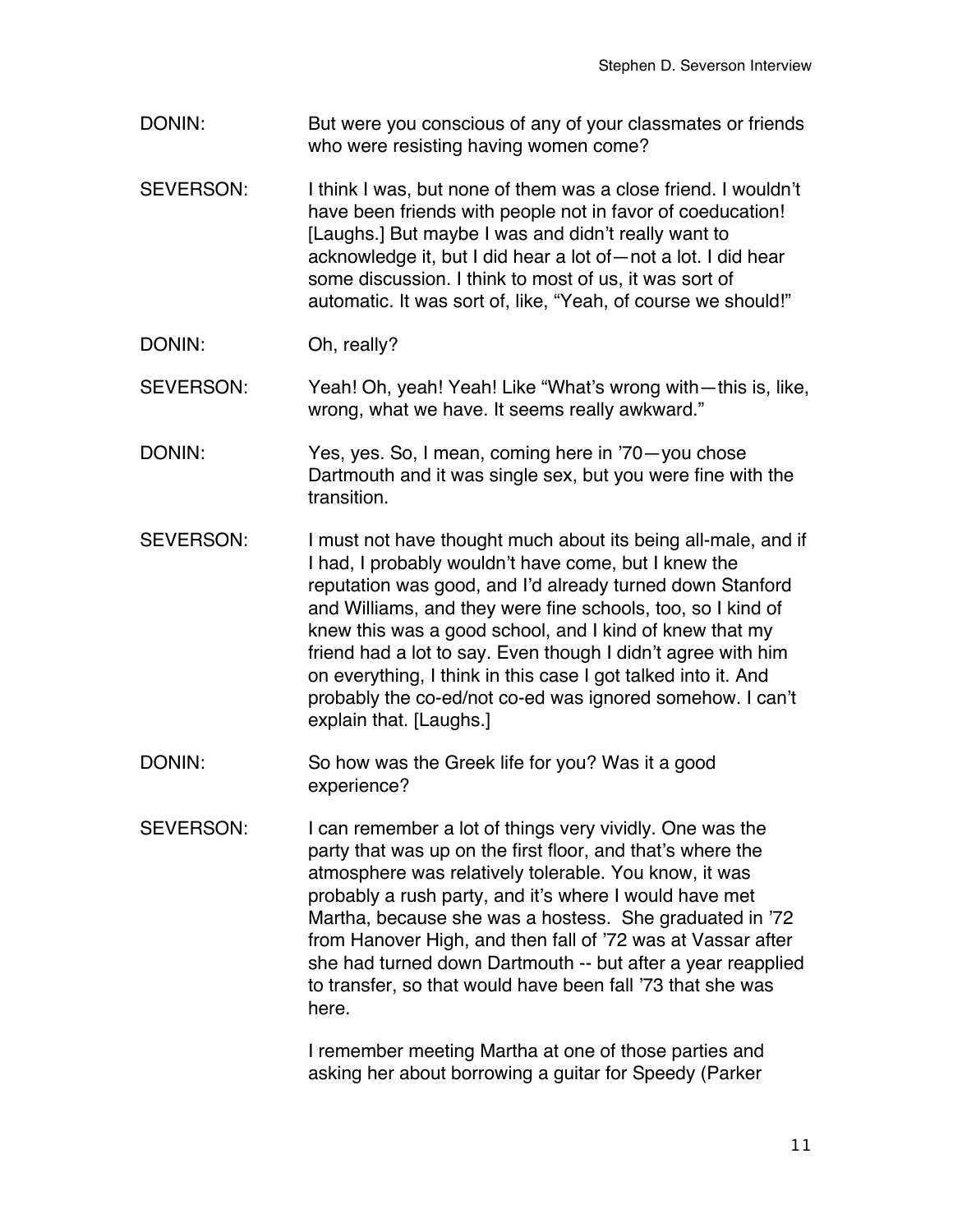MacDonell ʻ76), so that was later. That was my senior year? Yes, that was the winter of my senior year.

DONIN: So what was she hostessing?

SEVERSON: They had rush parties where they wanted women to be there to help introduce people to each other, to have the members meet the pledges, I think.

- DONIN: Right.
- SEVERSON: I think that was the idea, to make it look better. [Laughs.]
- DONIN: To civilize it a little bit.
- SEVERSON: Yes.
- DONIN: I see.

SEVERSON: To make it look attractive, to get people in the door, maybe.

DONIN: Right.

SEVERSON: I do remember a guy from *Guys and Dolls*, which was one of the musicals that I was in, and he was in my fraternity, and he might have actually been there when I met her? Because we both know him. Anyway, there were, like, these memories—you know, visual—

- DONIN: Flashes.
- SEVERSON: —memories that I have. Another one was Sink Night, and that was not attractive whatsoever. I remember a lot of—I don't know what to call the material on the floor, but it was nothing good. So that was definitely a forgettable but unforgettable memory.
- DONIN: Now, were you friends with any students who did not pledge fraternities?
- SEVERSON: Yes. When we first moved from Hinman to Fayerweather in our sophomore year, we had John Danforth with us, and he didn't rush.
- DONIN: And what does that do to your relationship?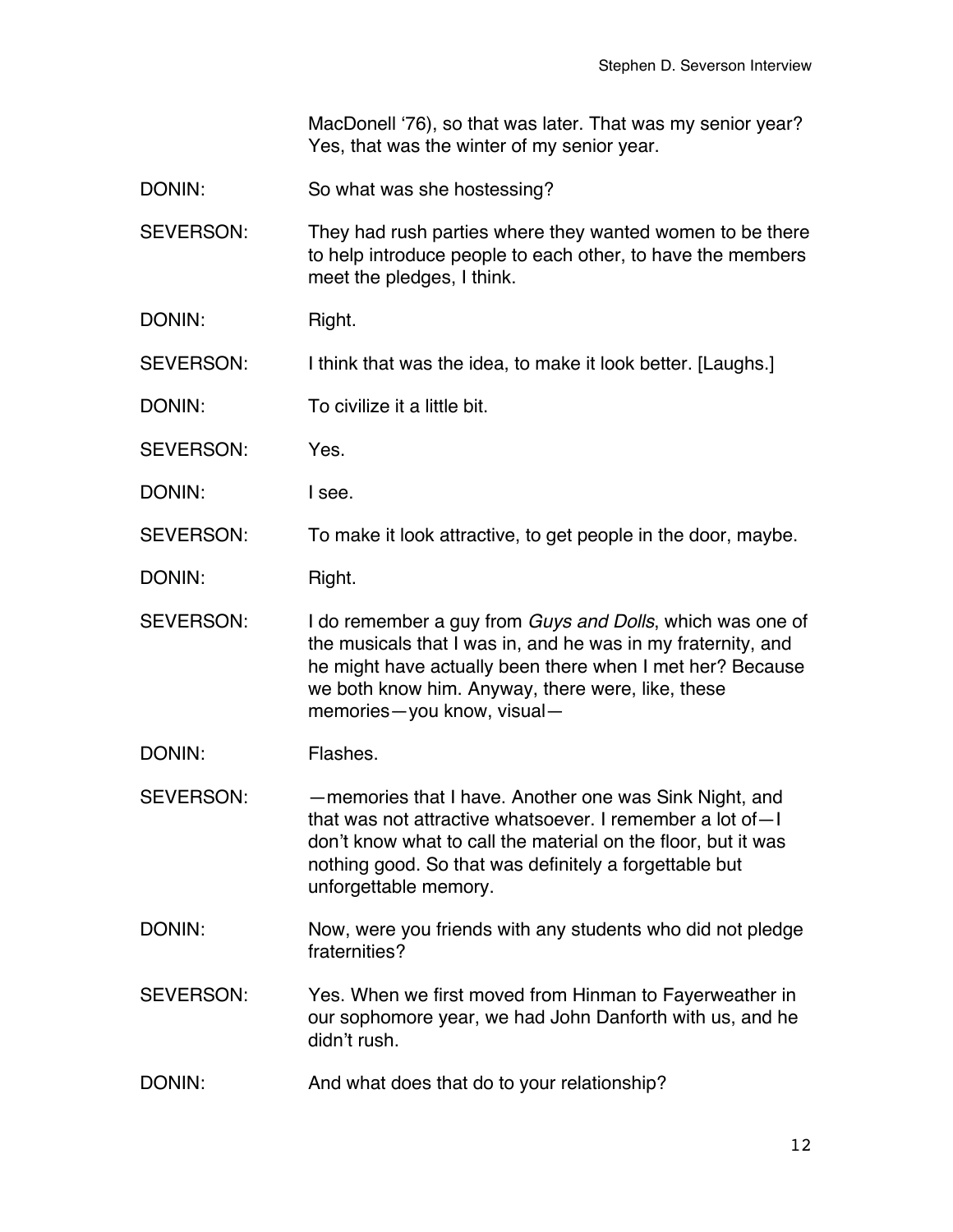- SEVERSON: It doesn't change anything. In fact, that was probably one of the things about Greek life and probably still is true about it: that you can bring people in. Even if they're not members, they can visit. I remember often going to Psi U, where I really felt like I had more friends. But I had friends in both places. So there wasn't any feeling that you couldn't go anywhere. In fact, quite the contrary. It was kind of the feeling like it's like an open house everywhere.
- DONIN: So whether you're affiliated or not affiliated, -
- SEVERSON: Yes.
- DONIN: - you're still welcome.
- SEVERSON: That's how I felt. Whether that was actually true—[Chuckles.] I can't go back, you know, and know for sure.
- DONIN: Right. So, you know, the take on the Greek life that it's exclusionary—you don't think that's true.
- SEVERSON: I didn't feel that way. I didn't go to a lot of the other houses. I did hear stories of people who'd go to try to have a beer in each one. [Laughs.] I didn't do that.

And I had some other memories of Greek life. One was in the spring—I don't remember which spring it was; it was a beautiful day. Frat row was covered with people, and they had these big plastic garbage bags with probably limeade and, you know, sherbet of some kind, and I don't know if it was gin or vodka, but it was something strong. You know, there are certain things that, like, stay with you. That was one of them.

- DONIN: Yes.
- SEVERSON: Sort of pathetic, but—
- DONIN: Well, that's—

SEVERSON: - hey were tasty.

DONIN: Right, right.

SEVERSON: And I don't remember its being out of control of, like, feeling like I was going to go to the hospital or any of that kind of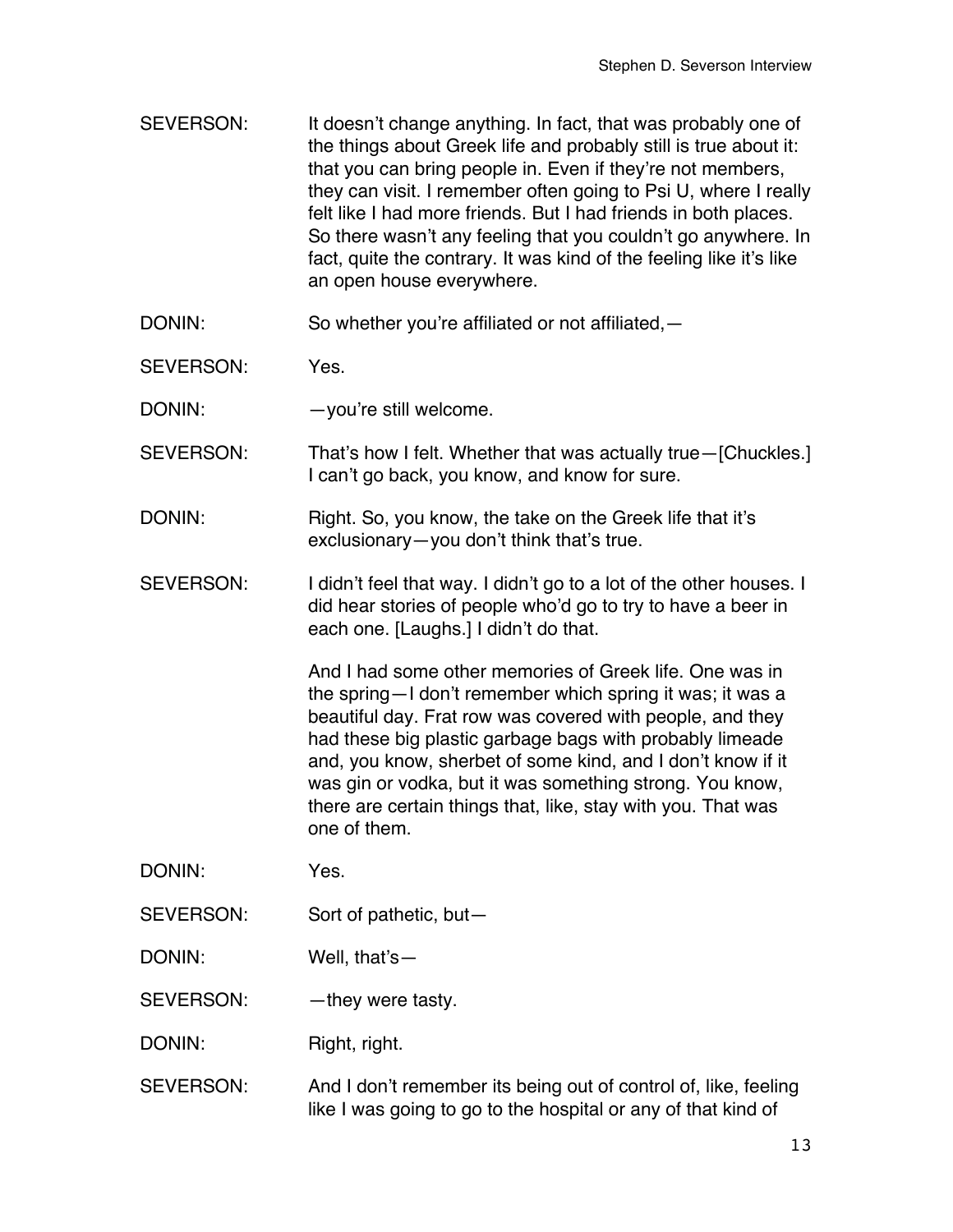nonsense, or throwing up on people. I don't remember any of that. But I do feel like it was a way to—[Sighs]—I don't know, release your tension, if you will.

DONIN: Yes.

SEVERSON: I think people used it as an outlet—you know, a way to relieve themselves from all the stress of working hard, because it was definitely a work-hard, play-hard sort of situation for a lot of us.

DONIN: Yes.

SEVERSON: I can't speak for everybody, but I know I felt like I was going, going, going, going, going, going—you know, just like—

DONIN: All the time.

SEVERSON: Yes.

DONIN: So can you describe how you felt the campus changed with the arrival of women? Mind you, there weren't all that many—

SEVERSON: True.

DONIN: — when you were there.

SEVERSON: Yes. Well, for me personally—

DONIN: In the classroom or socially or-

SEVERSON: Yes. I was taking a lot of science and math, so there weren't that many women in those science and math classes that I remember. There must have been some. Like, I think Ursula Gibson is from my class, and she's a genius, so there were people probably in my classes that I didn't really know that well, and, granted, I'm not really able to take much in except the material. You know, I'm not one who was socializing during class or anything like that. I just was focused on trying to keep my head above water.

> But I do remember people, like at ski patrol I'd run into people. It's where I met Martha Beattie, Martha Johnson Beattie. It's where I met Judy Csatari. That's where I would have met—I think I met some people rock climbing. I can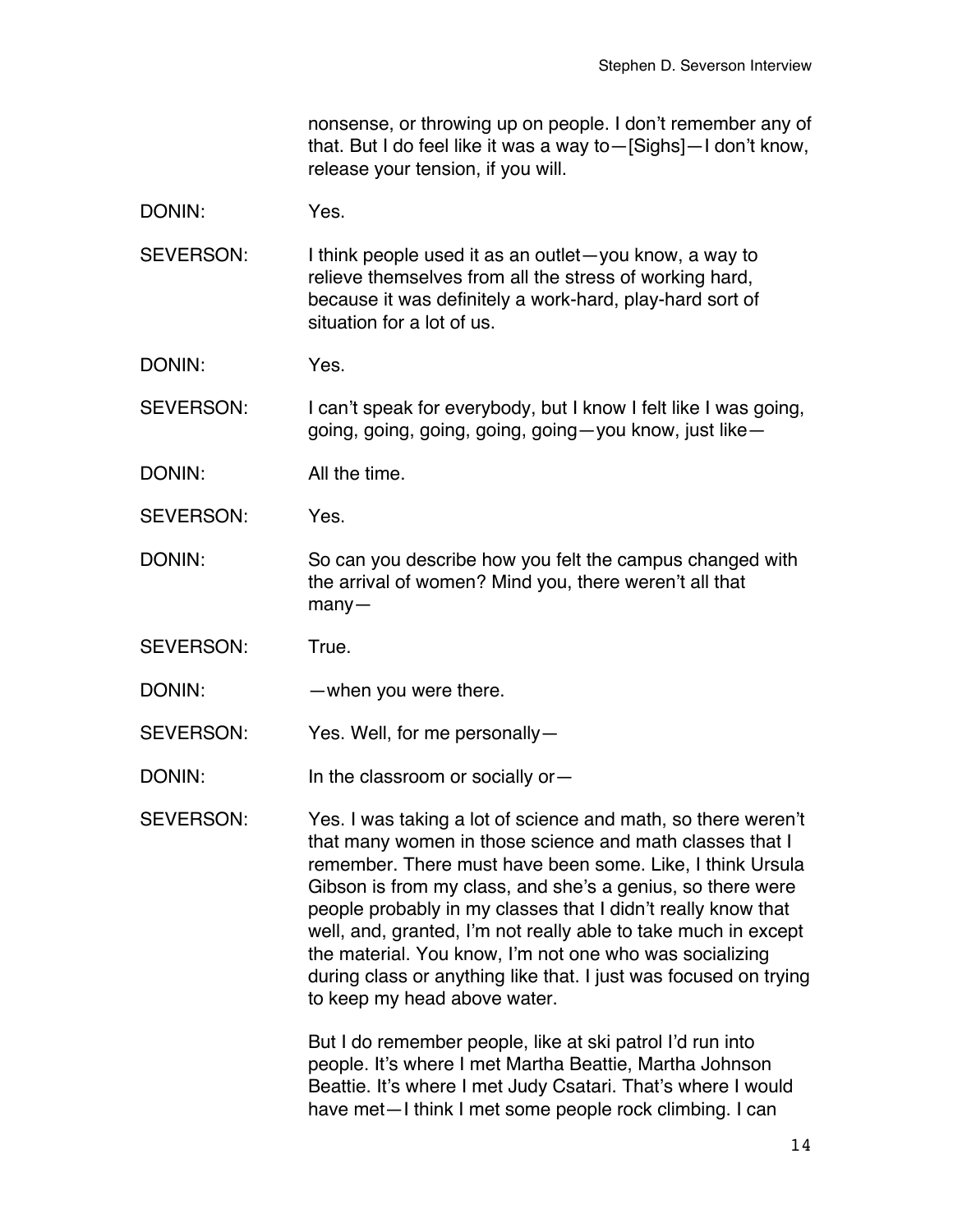remember this woman named Gail and I thought maybe she transferred from somewhere, but maybe—I don't recall if we still had exchange students or not. We could have. It could have been somebody who came and then—

DONIN: Oh, the 12-College Exchange, yes. So they were there when you were—

SEVERSON: Yes.

DONIN: — probably a first-year-

SEVERSON: Yes, there were some of those. Not very many. But I remember Gail somehow. I didn't date her or anything, but I do remember her. And then I remember—obviously, with the Glee Club changing personnel, with forming a women's part of the Glee Club—and at first we had two separate groups that sang just men's and just women's and then sang some together, and same with the Aires and Distractions. They would sing separately and then we'd sing some together. And that was fun.

> And when I was teaching ski lessons, and I met Jody Hill Simpson -- she was a ski instructor who had transferred from Middlebury when we went co-ed.

DONIN: Boy, you *were* busy!

SEVERSON: Uch! I don't know how I did it. I didn't study enough, I guess. You know, just looking at the numbers. But I did meet a lot of people. It was a good time for that. Sarah Hoagland. You know, there are some memorable folks in that generation. Sarah (and Jody Hill) was among the first people who sang in the Distractions. So I knew all the Distractions pretty well.

> I can't really remember a lot of discussion with the women in my classes. I took a lot of physics, chemistry, engineering, math, music, a Greek and Roman studies, a couple economics, a geography. I remember a paper that I wrote about glaciers and how they flow and all the kind of crazy differential equations for modeling glaciers. But I don't remember that much about women in the classroom. Isn't that weird? I don't have a very good memory, it turns out.

DONIN: No, but also there just weren't that many women.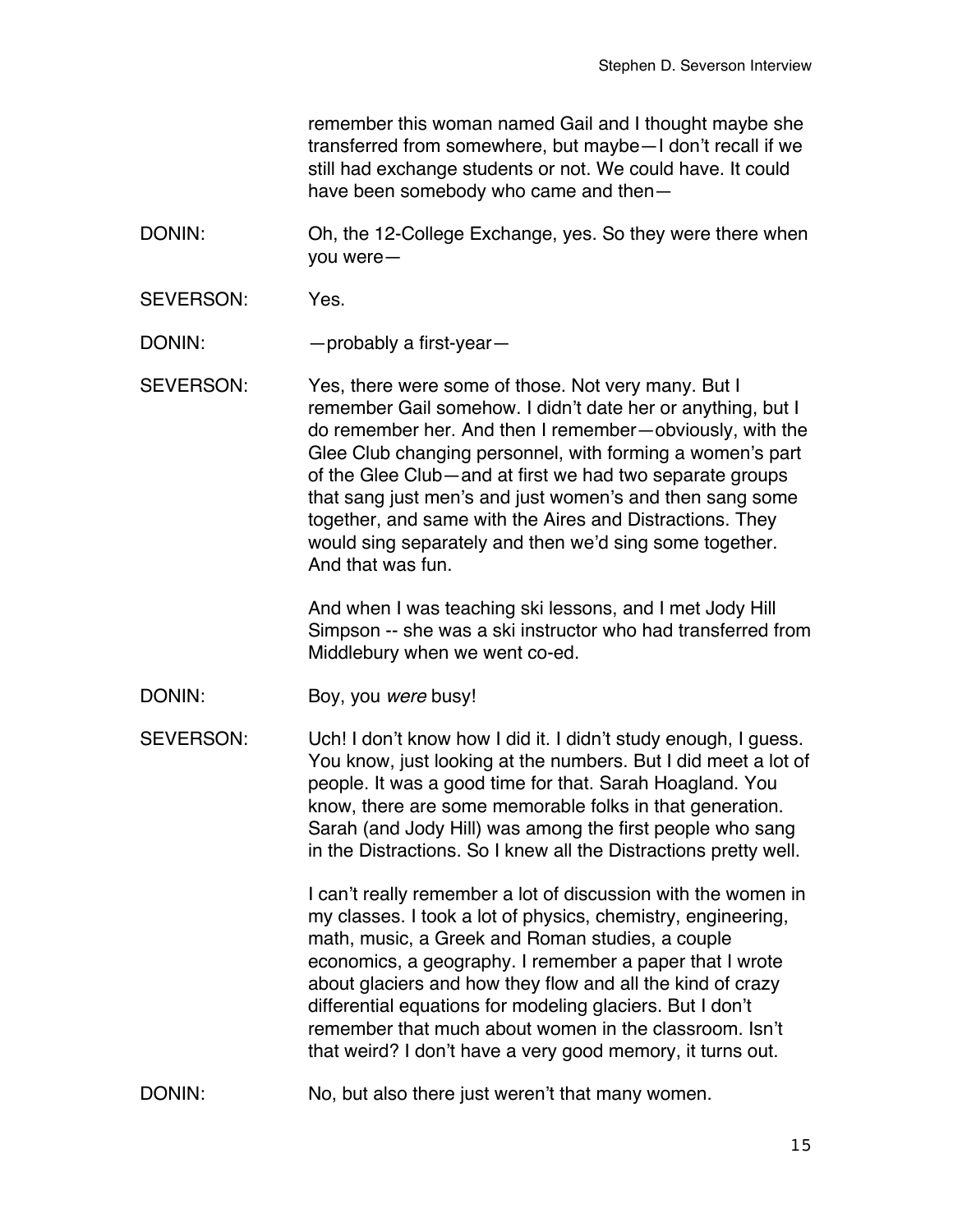SEVERSON: No.

DONIN: I don't know what the number was during those first couple of years.

SEVERSON: I don't, either.

DONIN: It wasn't a lot.

SEVERSON: I want to say 100? I'm totally making that up, because I really don't remember. It was small. We knew it was small. And the first people who came were strong. You know, they knew what they were getting into. They knew they were at a place that was in transition, and they picked it because they wanted to be here. It was a good place. It wasn't that great, maybe, for sports, because we were trying to manage the facilities. You know, looking back on it, I can't imagine that the facilities were very good for them, but—

DONIN: They weren't.

SEVERSON: Like, I knew some kids on the ski team. I knew Betty Stroock and—I can't remember who else.

DONIN: So you sound like you were sort of the ideal student to fit in here and make your way.

SEVERSON: I'm the kind of person who probably would be happy anyplace. I would make myself happy somehow.

DONIN: You fit in everywhere.

SEVERSON: Try to.

DONIN: Yes.

SEVERSON: Yes.

DONIN: Yes. So the sense of sort of being on the outside looking in, which is a common theme, doesn't apply to you, I don't think.

SEVERSON: I don't think so. I can appreciate that, though, because I remember there was a rush discussion about a guy named Myron Allen, who to me was a genius, from Fayerweather. I think he now studies math at University of Wyoming, or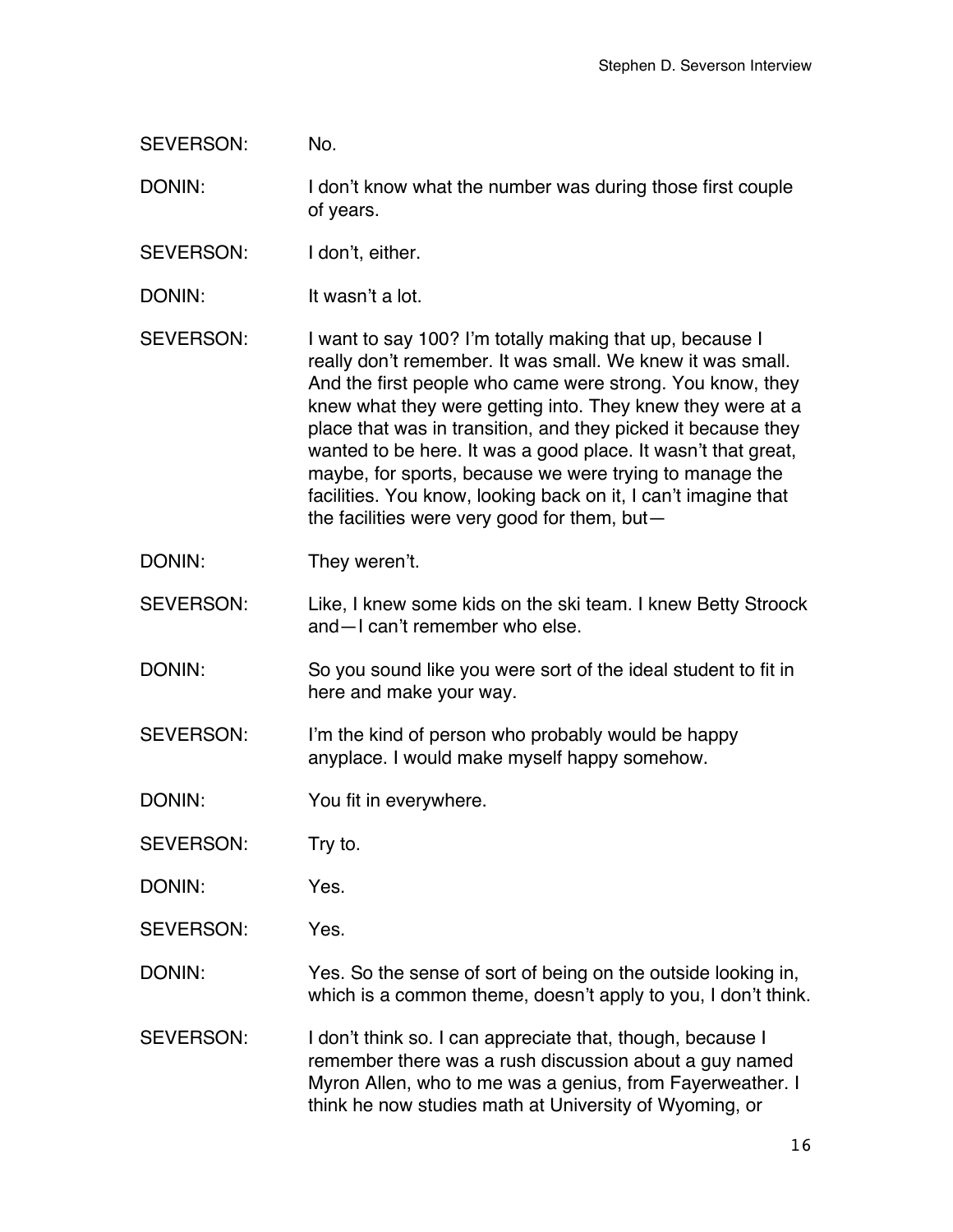maybe he's a dean or something really senior. And they didn't take him, and we were just aghast, you know, that they wouldn't take him. I don't even know why. I wasn't in those meetings. But I was on the outside of that kind of activity because I was feeling more like a Psi U than I was a Phi Delt, and because the basement smelled so bad and that was really [chuckles] a big factor for me, you know—and I really care about smell, so—maybe inordinately.

- DONIN: So you stayed away.
- SEVERSON: I did.
- DONIN: You stayed away.
- SEVERSON: I did. It's kind of amazing that I ended up meeting Martha there.
- DONIN: Did you ever live there?
- SEVERSON: No. No, I was in Fayerweather for the rest of the time.
- DONIN: Oh, really?
- SEVERSON: Yes, 106. Great location. Loved it there.
- DONIN: Now, had study abroad programs started by then?
- SEVERSON: Yes. Yes, they had. In fact, wound up into that discussion, I remember deciding whether or not to go with the Dartmouth Plan, because when we became co-education, they gave us the choice, and I decided—basically, my mother decided for me that I was not going to Vienna with the music department.

I think when I was a freshman, a guy named Peter Kalafarski from our singing group was taking voice lessons down the street with someone who had grown up in Paris and New York, and she was really expert. I completely dove into that and took a voice lesson every week, to become a recital singer. [Laughs.] Which sounds ridiculous. But it was her world, and I sort of adopted that world, which is very strange, but—

Anyway, that led me down that path toward wanting to go to those kind of trips overseas. "No way," my mother said. "I'm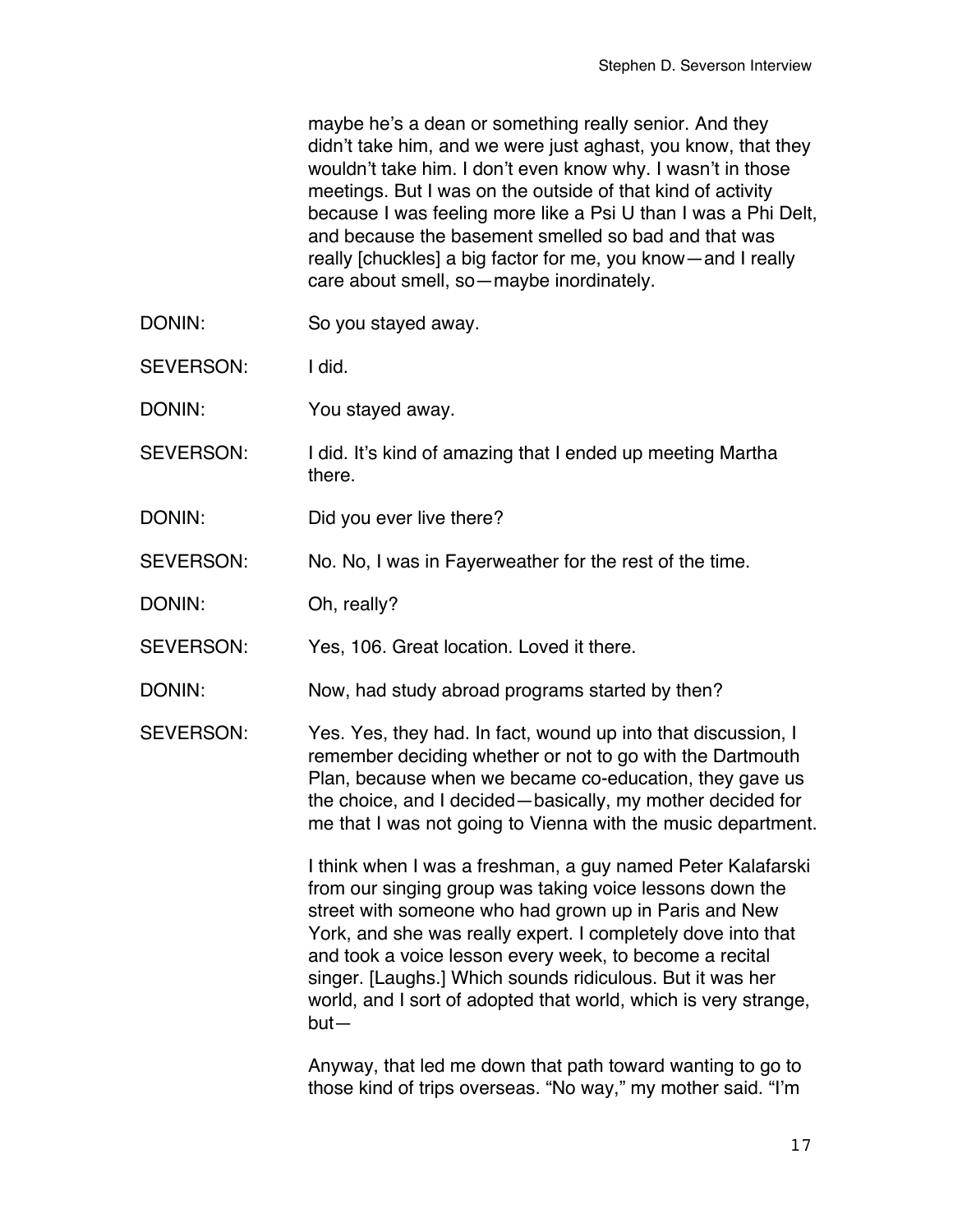not paying for you to be a music major at Dartmouth." Her point was that you can't pay the bills with music. She knew that first hand since my dad was a part-time musician in Denver. That was her opinion. Still is. [Laughs.] So she said no, and that's when I decided, *Well, I better do something really practical, and I like science*. So I thought, *Oh, I*'*ll study engineering and science*. I was a physics major at the time, so I added engineering to that because I thought—I still loved the physics department, and didn't want to give up on physics, but I wanted something to add to that that could get me to an engineering graduate school, so I did both majors. And doing both majors prevented me from doing the Dartmouth Plan because I needed to be on campus to complete all of my courses.

- DONIN: Yes, for classes.
- SEVERSON: For classes. So I decided, really on the basis of doing two majors, not to do the Dartmouth Plan, not to go overseas.
- DONIN: Saved your parents some money.
- SEVERSON: Yes.
- DONIN: Yes. So you were a physics and engineering major but with an intense interest in music of all sorts.
- SEVERSON: Correct. [Laughs.]
- DONIN: And an athlete.

SEVERSON: Well, I was sort of an athlete. I was in rock climbing and skiing, if you want to call those sports.

- DONIN: And weren't you in the DOC?
- SEVERSON: I was in the DOC, because as a rock climber I was in the Dartmouth Mountaineering Club and I think those of us who were ski instructors and on the ski patrol were part of DOC.
- DONIN: And Dartmouth Players.
- SEVERSON: I was in two plays. I was in *Mikado* in the fall, with Henry Williams. He used to always say, "Don't fall off the stage!" I loved Henry Williams. And then with Rod Alexander in the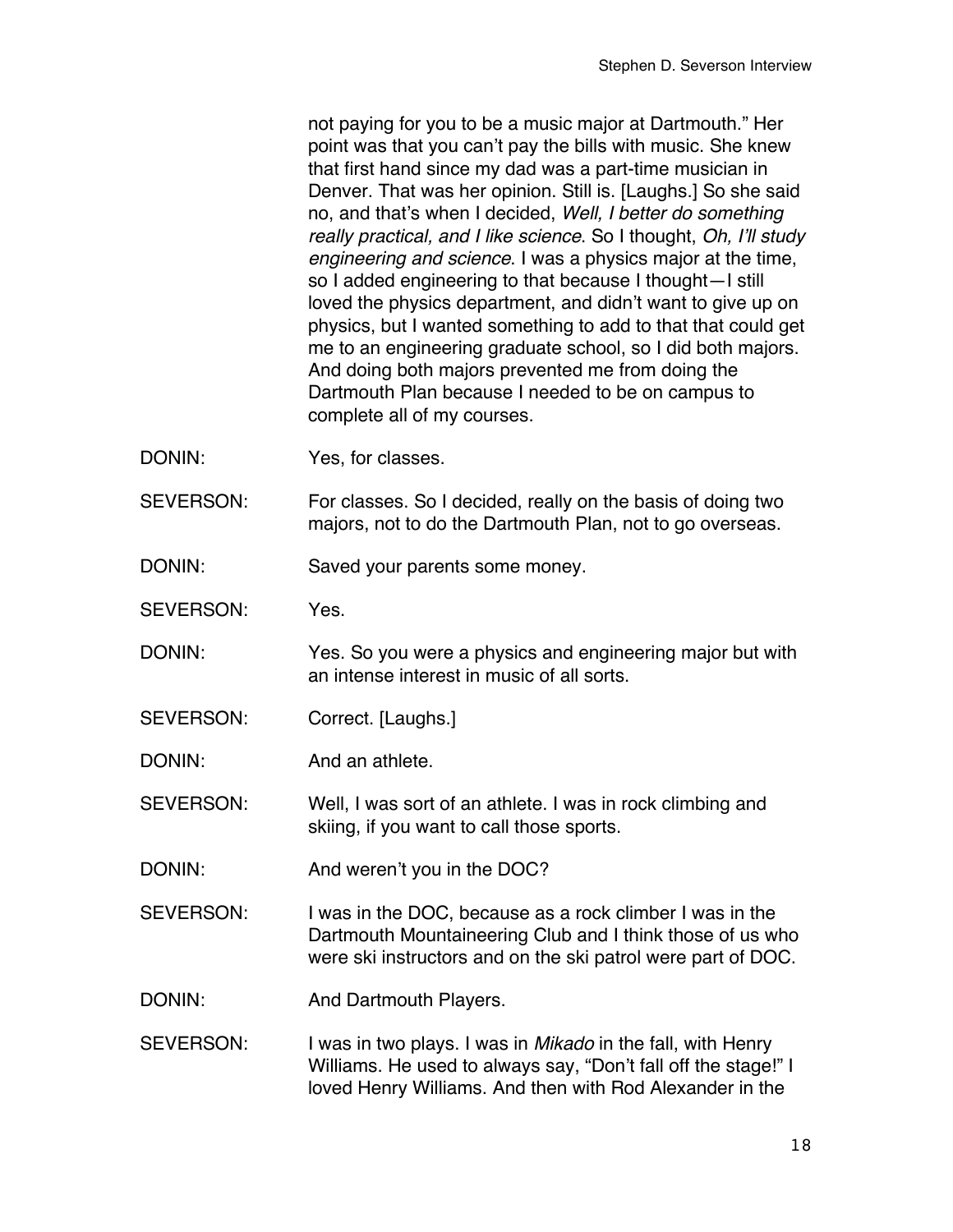spring with *Guys and Dolls*. And I met Martha there, too. She was in *Guys and Dolls*. She was the clarinetist.

DONIN: So your paths crossed in multiple ways.

SEVERSON: They did.

DONIN: It was fate.

SEVERSON: It was sort of fateful.

DONIN: Yes.

SEVERSON: But when she was in *Guys and Dolls*, she was a senior at Hanover High, and then it took another year or so before she came back.

DONIN: Right, right.

SEVERSON: And then I ran into her again.

DONIN: Yes. So no wonder you didn't have much of a social life in terms of—

SEVERSON: Right.

DONIN: I mean, you didn't have any time.

- SEVERSON: I didn't have much time. I do remember that Friday nights and Saturday nights were times when I should not necessarily always be studying. [Chuckles.] I can't really be sure what my hours were like, how planned they were, but I don't remember any mid-week partying. I remember I was hammering on studies every day except Friday and Saturday. It was pretty intense.
- DONIN: Did that prevent you from taking advantage of your Greek membership, so to speak?
- SEVERSON: Probably, yes, to a good extent. But bear in mind, most of the social life—I can't be sure for everybody, but I would say for most—for a lot of people, most of the social life was Friday and Saturday nights.
- DONIN: Yes, and you were doing other things, anyway.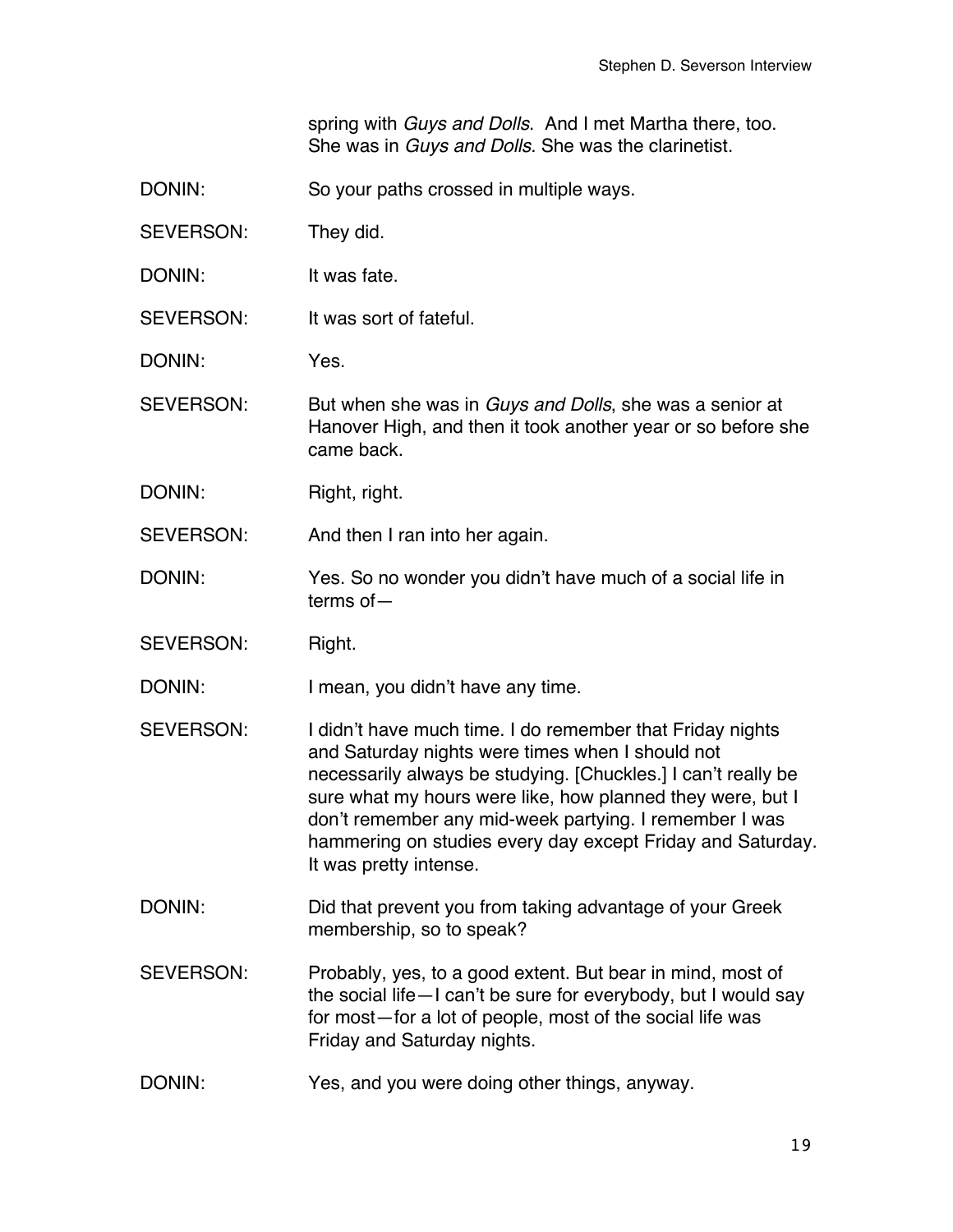SEVERSON: Yes. Well, often the Aires would go away for a performance. There were trips off campus to go to parties. I remember one to Skidmore. The other trips were all Aires trips. I remember Cornell. I remember Wellesley. At Harvard we sang in Sanders Theatre. Great place to sing.

> I remember Glee Club tours fondly. We had a great time with Uncle Paul. We called Paul Zeller "Uncle Paul." His wife rang the bells at the Baker Tower. She was a wonderful woman.

- DONIN: Now, what was Uncle Paul's last name?
- SEVERSON: Zeller, Z-e-—
- DONIN: Oh, of course.
- SEVERSON: Paul Zeller and Frannie. And Frannie rang the Baker bells for our wedding. It was really nice. But, yes, there was a good bit of travel with the Aires that prevented me from doing a lot with fraternities. So I would say fraternity was not that central, but I would say it was the place to go on the weekend. So, you know, depending on which friend I was going with—if I was going to see Peter Edson, it would be Psi U, but if I was going with my roommate, George Frost, it would be Phi Delt.

And there was another guy who became our roommate when we lost John Danforth. John Danforth was bound and determined to be a doctor and to get straight As. He probably did get straight As. I don't know for sure, but this was a guy that—he would walk the stacks because he felt that if he sat down, he would fall asleep.

- DONIN: Wow.
- SEVERSON: Yeah! [Laughs.]

DONIN: Studying, he would walk the stacks?

SEVERSON: Studying, he would walk the stacks. I don't even know how much sleep he got. Probably not much.

DONIN: So he was pre-med?

SEVERSON: He was pre-med. Became a doctor. He practiced out in San Francisco for many years, and then he's passed away,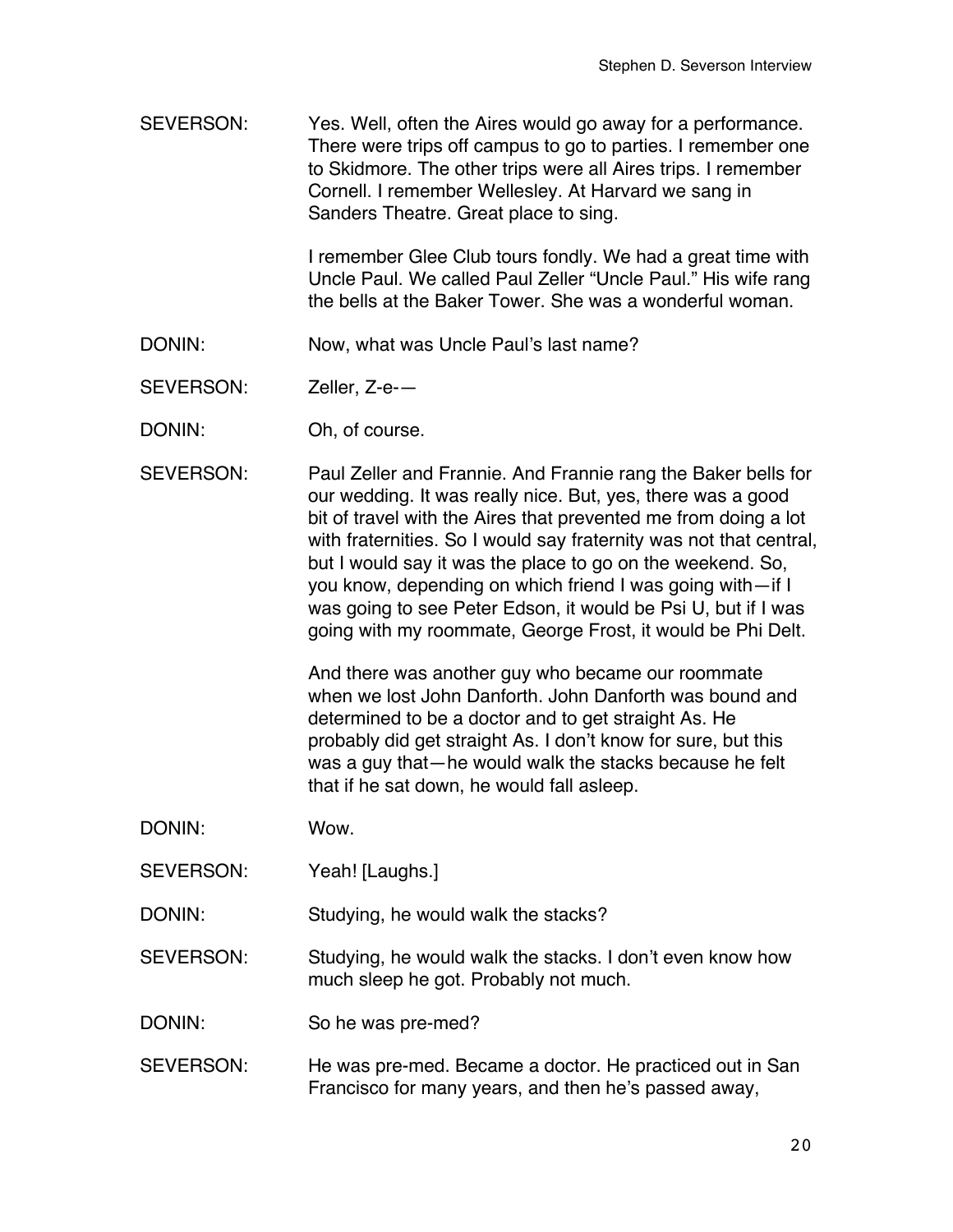unfortunately. Brilliant guy. But he left our triple in Fayerweather because he thought that having three of us in a room was too distracting for him. And it probably was.

## DONIN: That's right.

SEVERSON: We were probably doing all sorts of crazy stuff. So he got the single just inside the door. Then we took in Tom Delancey, Class of '75, and he was a Phi Delt. So George and I and Delancey would probably go to Phi Delt sometimes, and other times I'd go to Psi U.

> Certainly, I remember when Martha was there, we went to Psi U a lot, to dance. There would be a band or some sort of music.

- DONIN: Was that the only place that you were able to socialize with the women, was in the frats?
- SEVERSON: Wow, that's a good question. Probably, yes. Well, over meals you could. And I can't remember to what extent I would have done that. Obviously, once I met Martha, I was trying to see her as much as possible, so—
- DONIN: It was easier to just—
- SEVERSON: Probably that was a—
- DONIN: Yes. Right.
- SEVERSON: Yes, you would call that a social—
- DONIN: That's social life.
- SEVERSON: Yes, that's social life. That was a good social life.
- DONIN: That was a good social life, clearly, yes.

SEVERSON: Yes.

- DONIN: Well, so you really didn't have the experience that so many students had of feeling sort of like an outsider here. You really fit the mold of the Dartmouth student, with no sort of backlash against you. You were not excluded from anything.
- SEVERSON: That's right.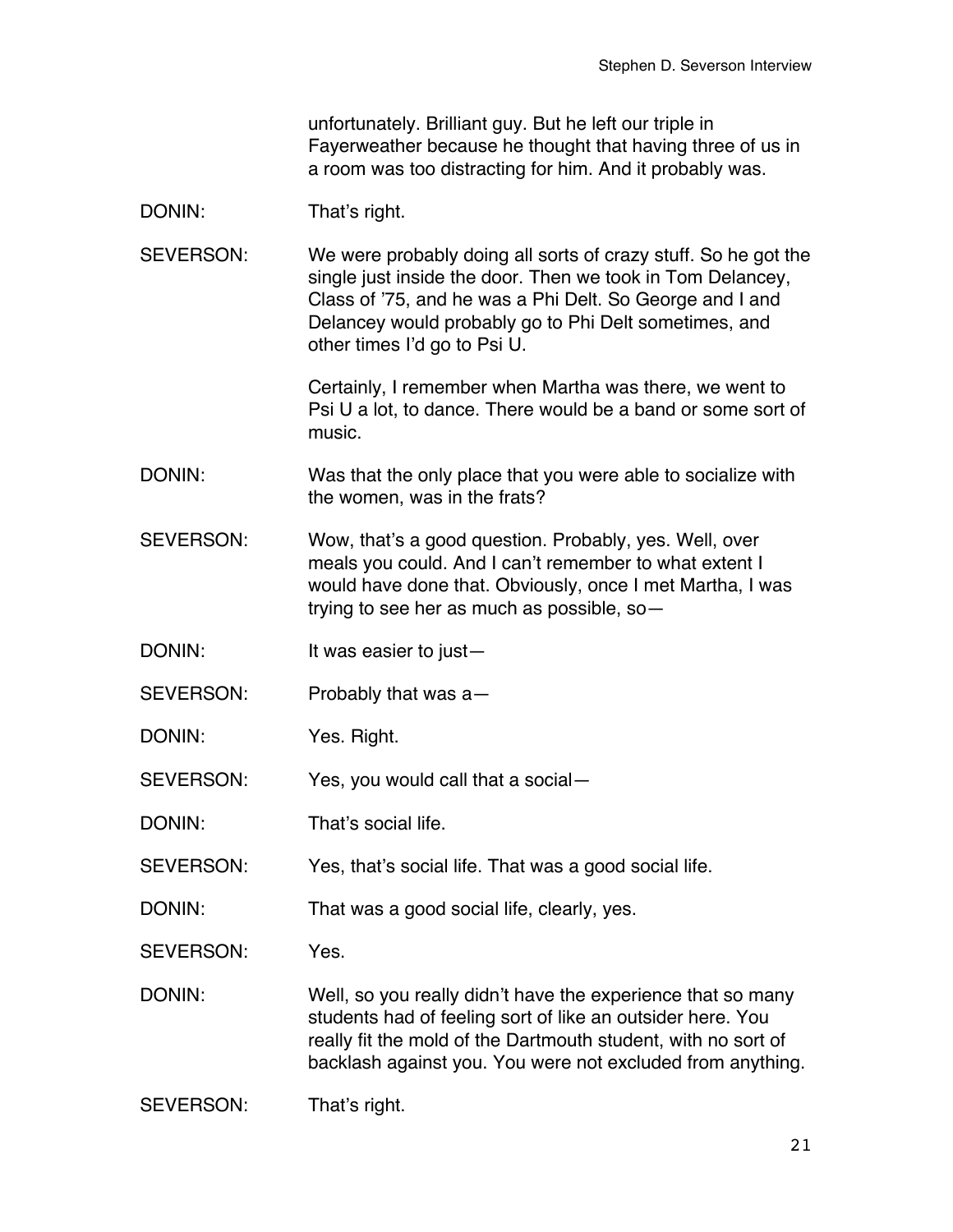- DONIN: You took advantage of a lot of the activities that were available to you.
- SEVERSON: Yes.
- DONIN: And—
- SEVERSON: Yes. I did see some people feel like they were treated unfairly. For example, we had this guy in our Aires group named Roosevelt Thompson. He had this big, booming voice, and he's a black man. He was a brilliant musician. I think he left Dartmouth in the middle and joined the Army or something. But he encountered a lot of reverse discrimination from other blacks who had criticized that he would be in a group of whites. And I think that could have been the reason that forced him to leave Dartmouth, but I'm not positive. I never heard him say that.
- DONIN: Wow.
- SEVERSON: Yes, there were things like that, that if you didn't stay in your group, they would give you trouble.
- DONIN: So what you saw was it was not easy to move among other sort of predefined groups.
- SEVERSON: Yes. I would say it was hard for some people.
- DONIN: Yes. Yes. And there was not a very big black population in the ʻ70s.
- SEVERSON: That's true.
- DONIN: I mean, I don't know what the numbers were for-
- SEVERSON: I don't either.
- DONIN: I mean, John Kemeny was certainly reaching out to try to increase the diversity, going to the urban high schools in New York and—
- SEVERSON: Yes.
- DONIN: — that sort of thing, but it was probably slowly paying off—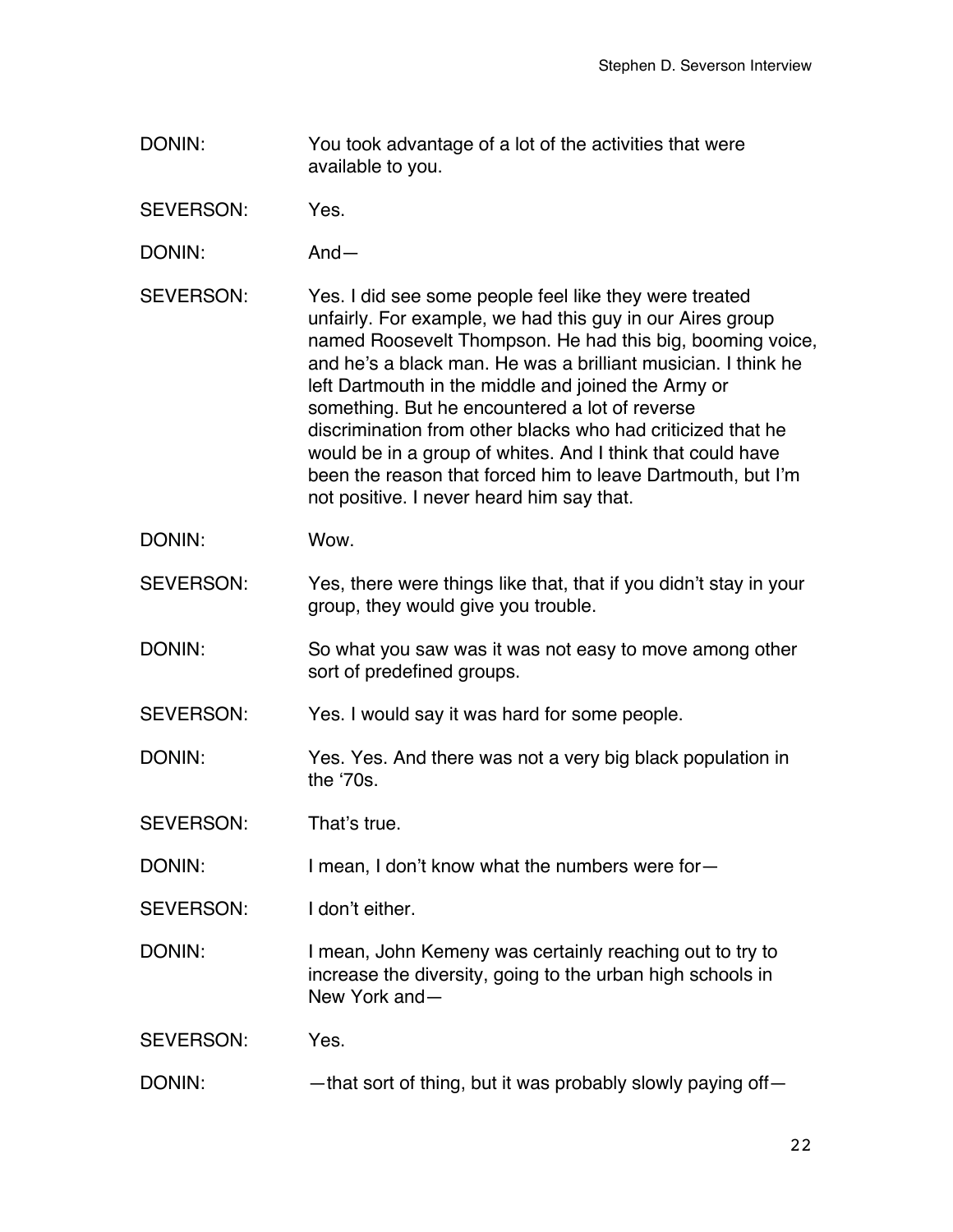| SEVERSON:        | I would think so.                                                                                                                                                                                    |
|------------------|------------------------------------------------------------------------------------------------------------------------------------------------------------------------------------------------------|
| DONIN:           | - but who knows how many were in your class?                                                                                                                                                         |
| SEVERSON:        | Yes, I think you're right.                                                                                                                                                                           |
| DONIN:           | Same with the Native Americans.                                                                                                                                                                      |
| <b>SEVERSON:</b> | Yes. I remember Thurlow Tibbs and Harry Brightly, both<br>black guys in the Glee Club, and Harry was in the Aires. Yes,<br>it was hard to be in the mix-you know, to be in a<br>heterogeneous group. |
| DONIN:           | It was hard for them.                                                                                                                                                                                |
| <b>SEVERSON:</b> | I must have heard some stories about women having trouble<br>on campus, but I didn't face it full on until Martha was<br>accosted in a fraternity when I was in grad school.                         |
| DONIN:           | Right, right. So that happened after you left.                                                                                                                                                       |
| <b>SEVERSON:</b> | Yes.                                                                                                                                                                                                 |
| DONIN:           | Yes. Yes. Were you aware of any sort of diversity in the<br>Greek houses at that point? I mean, where did black<br>students go or where did the Native students go?                                  |
| <b>SEVERSON:</b> | Alpha Phi Alpha. They had a house, I think next to Gamma<br>Delt, I think.                                                                                                                           |
| DONIN:           | Was this a black fraternity house?                                                                                                                                                                   |
| SEVERSON:        |                                                                                                                                                                                                      |
|                  | A black fraternity. I think, yes. That could be checked.                                                                                                                                             |
| DONIN:           | Yes, yes.                                                                                                                                                                                            |
| SEVERSON:        | That's my recollection.                                                                                                                                                                              |
| DONIN:           | Right, right.                                                                                                                                                                                        |
| SEVERSON:        | Cutter House, I think.                                                                                                                                                                               |
| DONIN:           | Oh, Cutter Shabazz, yes.                                                                                                                                                                             |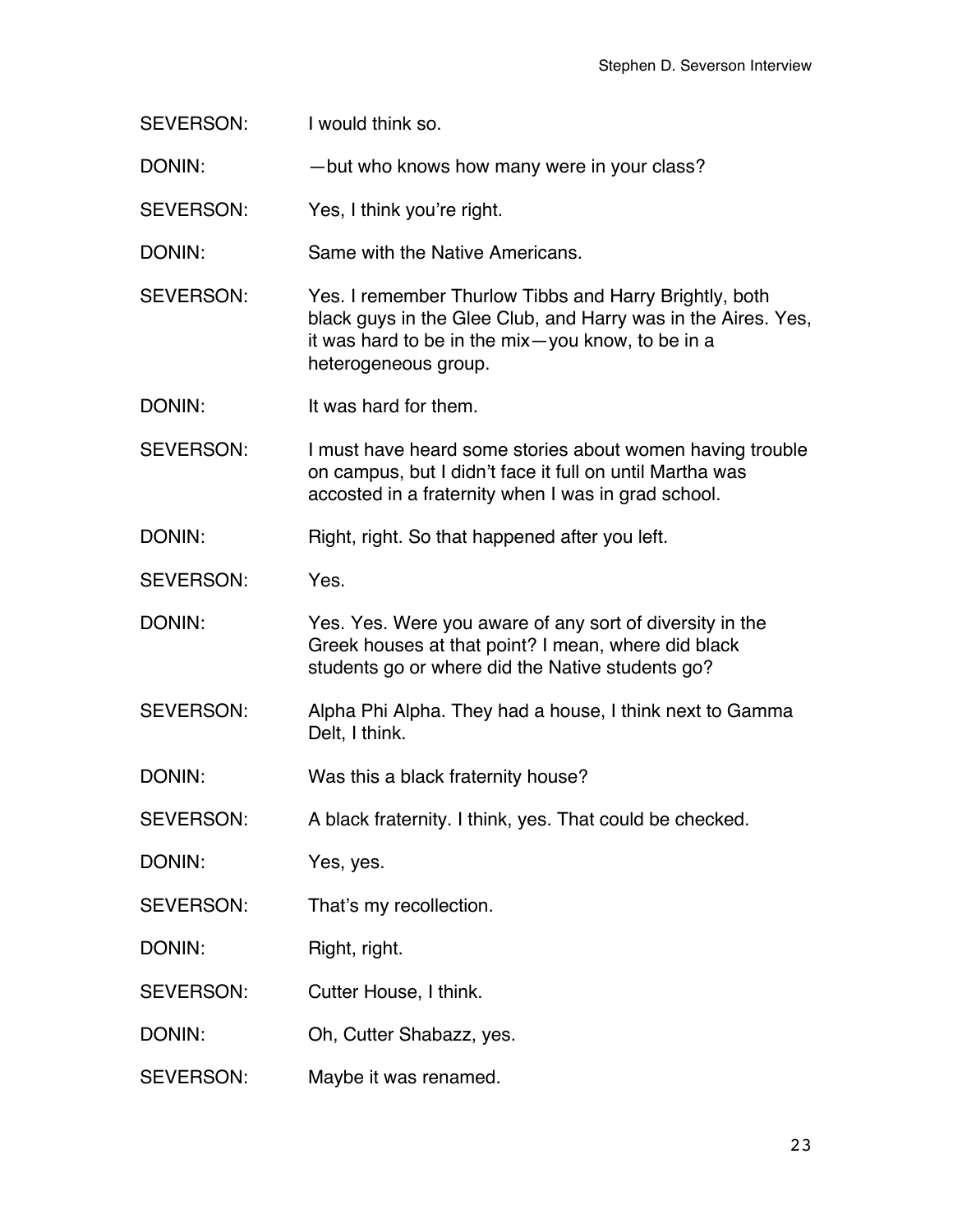| DONIN:           | $Did that -$                                                                                                                                                                                                                                                                             |
|------------------|------------------------------------------------------------------------------------------------------------------------------------------------------------------------------------------------------------------------------------------------------------------------------------------|
| SEVERSON:        | That existed.                                                                                                                                                                                                                                                                            |
| DONIN:           | That existed even then, huh?                                                                                                                                                                                                                                                             |
| SEVERSON:        | I think, yes.                                                                                                                                                                                                                                                                            |
| DONIN:           | Ah! I should look up when the Cutter House started. Yes.<br>Okay. All right, then.                                                                                                                                                                                                       |
|                  | What's your perception of how the - especially through your<br>eyes as a parent with two of your children going to<br>Dartmouth-is it your sense that the Dartmouth community<br>that they were part of was different and more diverse than<br>the one that you and Martha were part of? |
| <b>SEVERSON:</b> | Yes. I would say, given that it's more balanced male-female<br>and given that there are more minorities.                                                                                                                                                                                 |
| DONIN:           | Yes.                                                                                                                                                                                                                                                                                     |
| <b>SEVERSON:</b> | Yes, you'd definitely say that it's more balanced.                                                                                                                                                                                                                                       |
| DONIN:           | So did KJ (daughter Kristina J Hennessey-Severson '02) go<br>undergrad and to the medical school?                                                                                                                                                                                        |
| <b>SEVERSON:</b> | Correct.                                                                                                                                                                                                                                                                                 |
| DONIN:           | Wow.                                                                                                                                                                                                                                                                                     |
| <b>SEVERSON:</b> | She was an '02.                                                                                                                                                                                                                                                                          |
| DONIN:           | Yes.                                                                                                                                                                                                                                                                                     |
| <b>SEVERSON:</b> | And then she was '09 but stretched her med school to five<br>years, so she graduated in 2010.                                                                                                                                                                                            |
| DONIN:           | To DMS.                                                                                                                                                                                                                                                                                  |
| SEVERSON:        | And Lizzy was '09, like Maggie (Donin).                                                                                                                                                                                                                                                  |
| DONIN:           | Obviously, there was gender parity by the time they were<br>here.                                                                                                                                                                                                                        |
| SEVERSON:        | Yes.                                                                                                                                                                                                                                                                                     |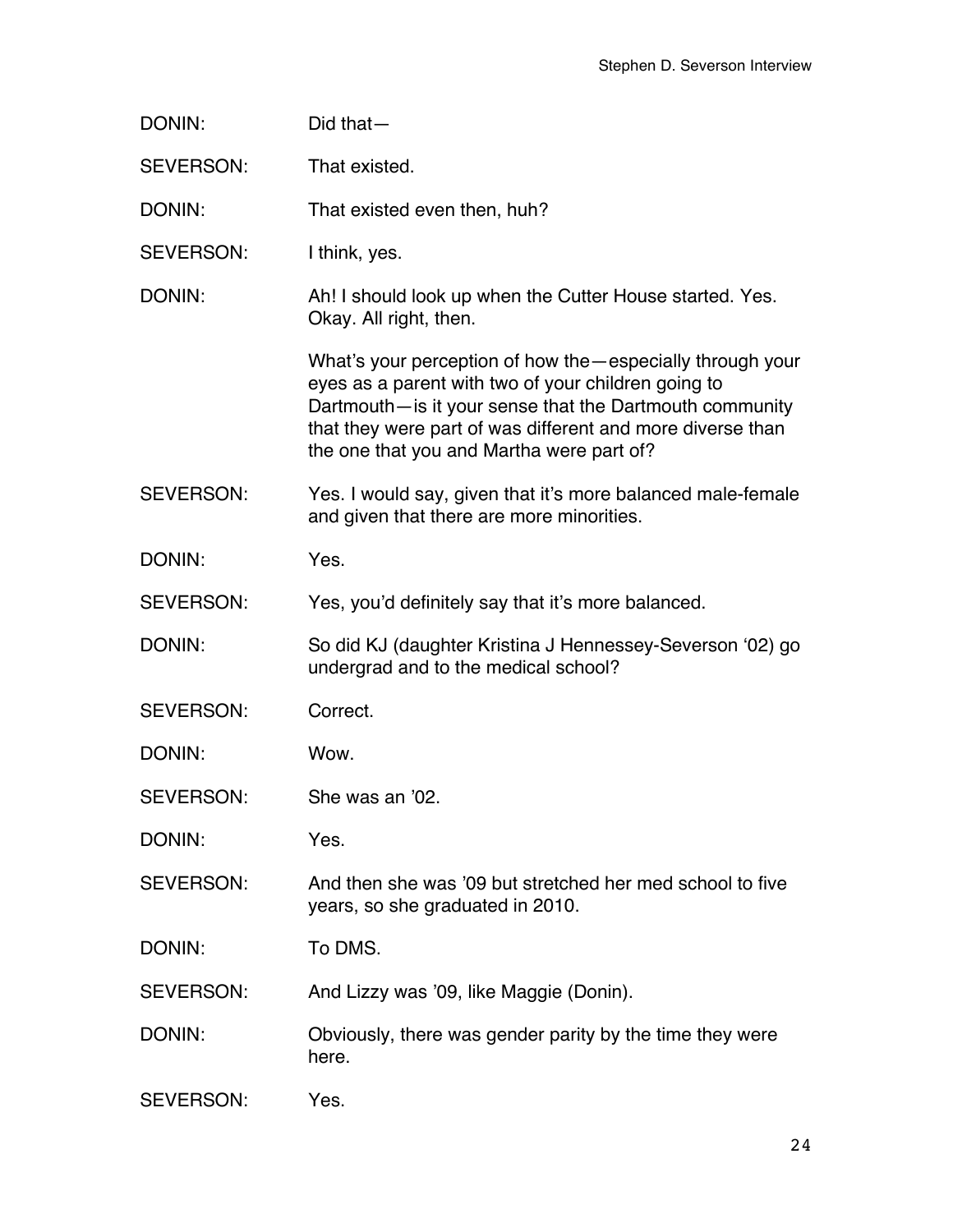- DONIN: Unlike your time, when those brave early classes of women came.
- SEVERSON: Right. Yes.
- DONIN: Martha, among them.
- SEVERSON: Yes.
- DONIN: Okay. I think we're done.
- SEVERSON: Great.
- DONIN: Thank you.
- SEVERSON: You're welcome.

## **[End Part 1. Begin Part 2.]**

- DONIN: Okay, so we're back on with Steve Severson, who's had a flash of memory that he did actually encounter a feeling of being outside the circle at Dartmouth. So when did this occur, Steve?
- SEVERSON: Let me think. The progression was that when I first left, I was a grad student and I was in the Boston Club, so I was secretary of, like, the Boston Hub Club, I think it was called. And then later, I thought, *Oh, it would be really good to be a class secretary*, so—and I think because somebody else had to go to business school at Stanford—probably Rick Woolworth went to business school and said, "I can't do secretary anymore. Can you do it?"

And I thought it was because I was a class officer that I got put into the hat for being an alumni councilor. I think that's when it happened. So I became part of the Alumni Council in the mid-ʻ80s, I think. But the committee that seemed to me the most interesting was the Student Life Committee because it dealt with: What's life like now? To me, the campus exists for the students; it doesn't belong to the alumni, even though we all love the place, and I feel like it's good to have a feeling about whether you think we should have gone co-educational or you think we should have let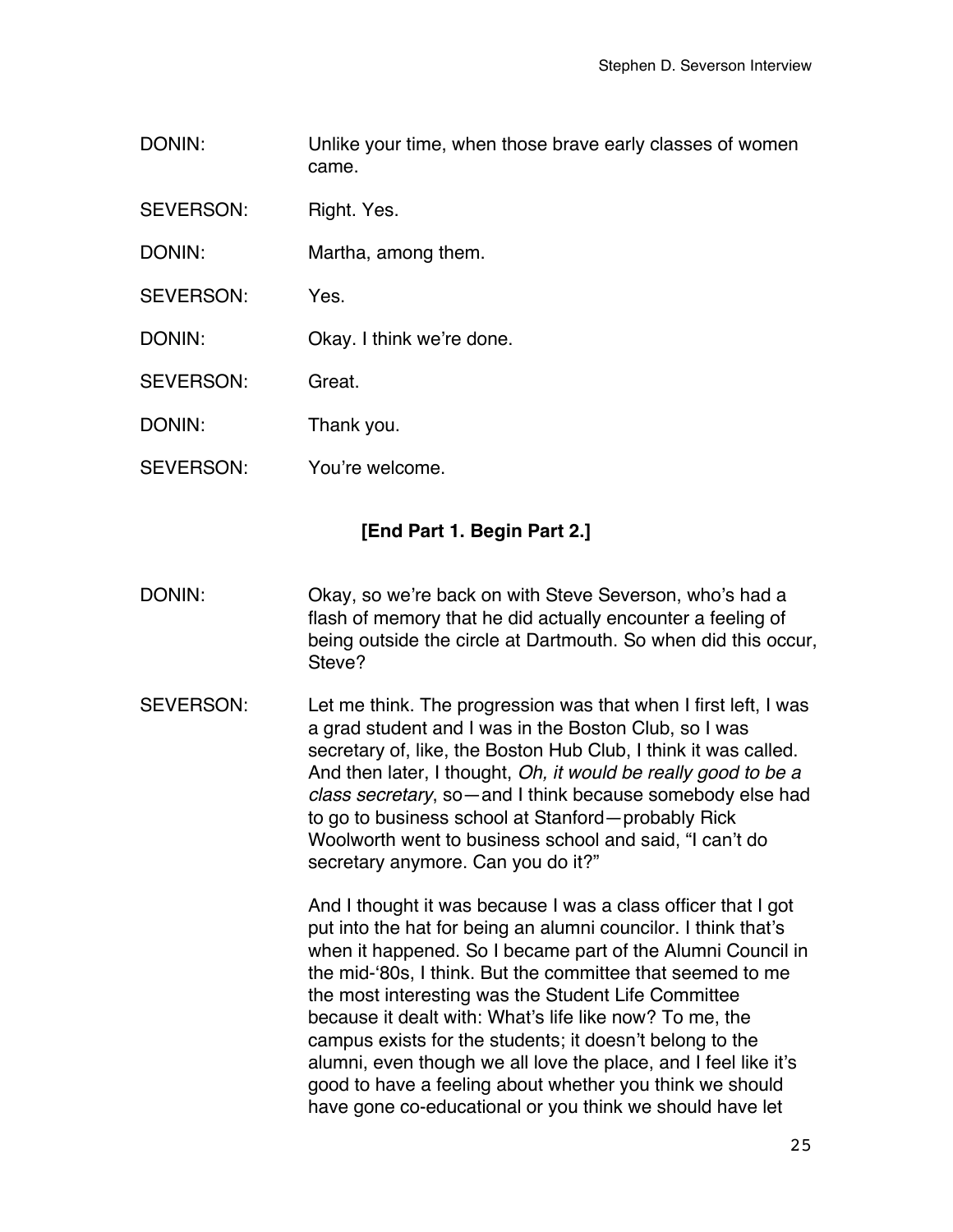|                  | the Indian symbol—But I didn't want to talk about those<br>things any more! [Chuckles.] Because, you know, I was with<br>the present.                                                                                                                                                                                                         |
|------------------|-----------------------------------------------------------------------------------------------------------------------------------------------------------------------------------------------------------------------------------------------------------------------------------------------------------------------------------------------|
|                  | But one of the things that the students convinced me was<br>that there weren't very many good social opportunities on<br>campus, and there were still a lot of assaults and there was<br>still a lot of problem between the genders. So I took that on<br>as a thing I wanted to help promote.                                                |
|                  | And that's when I started to feel like an outsider because<br>here I was, leading this committee of people. I think Jim<br>Wright was on that committee with me.                                                                                                                                                                              |
| DONIN:           | So who was the president when this was going on?                                                                                                                                                                                                                                                                                              |
| <b>SEVERSON:</b> | Oh, boy.                                                                                                                                                                                                                                                                                                                                      |
| DONIN:           | I mean, the Student Life Initiative-                                                                                                                                                                                                                                                                                                          |
| SEVERSON:        | McLaughlin or Freedman. McLaughlin, I guess.                                                                                                                                                                                                                                                                                                  |
| DONIN:           | McLaughlin.                                                                                                                                                                                                                                                                                                                                   |
| <b>SEVERSON:</b> | I guess.                                                                                                                                                                                                                                                                                                                                      |
| DONIN:           | So that was the '80s.                                                                                                                                                                                                                                                                                                                         |
| <b>SEVERSON:</b> | That could be checked.                                                                                                                                                                                                                                                                                                                        |
| DONIN:           | Right. Because the name of it, the Student Life Initiative,<br>didn't start until-                                                                                                                                                                                                                                                            |
| <b>SEVERSON:</b> | Until a little later.                                                                                                                                                                                                                                                                                                                         |
| DONIN:           | With Jim Wright. But you were working on those same<br>issues, though, regardless.                                                                                                                                                                                                                                                            |
| <b>SEVERSON:</b> | Yes, and because - I think it actually might have been a<br>factor for him, that he was on that committee then, and then<br>later he might have tried to do something-I think he did try<br>to do a lot of things that maybe didn't get as far along as he<br>would have liked or we would have liked. But anyway, he<br>had good intentions. |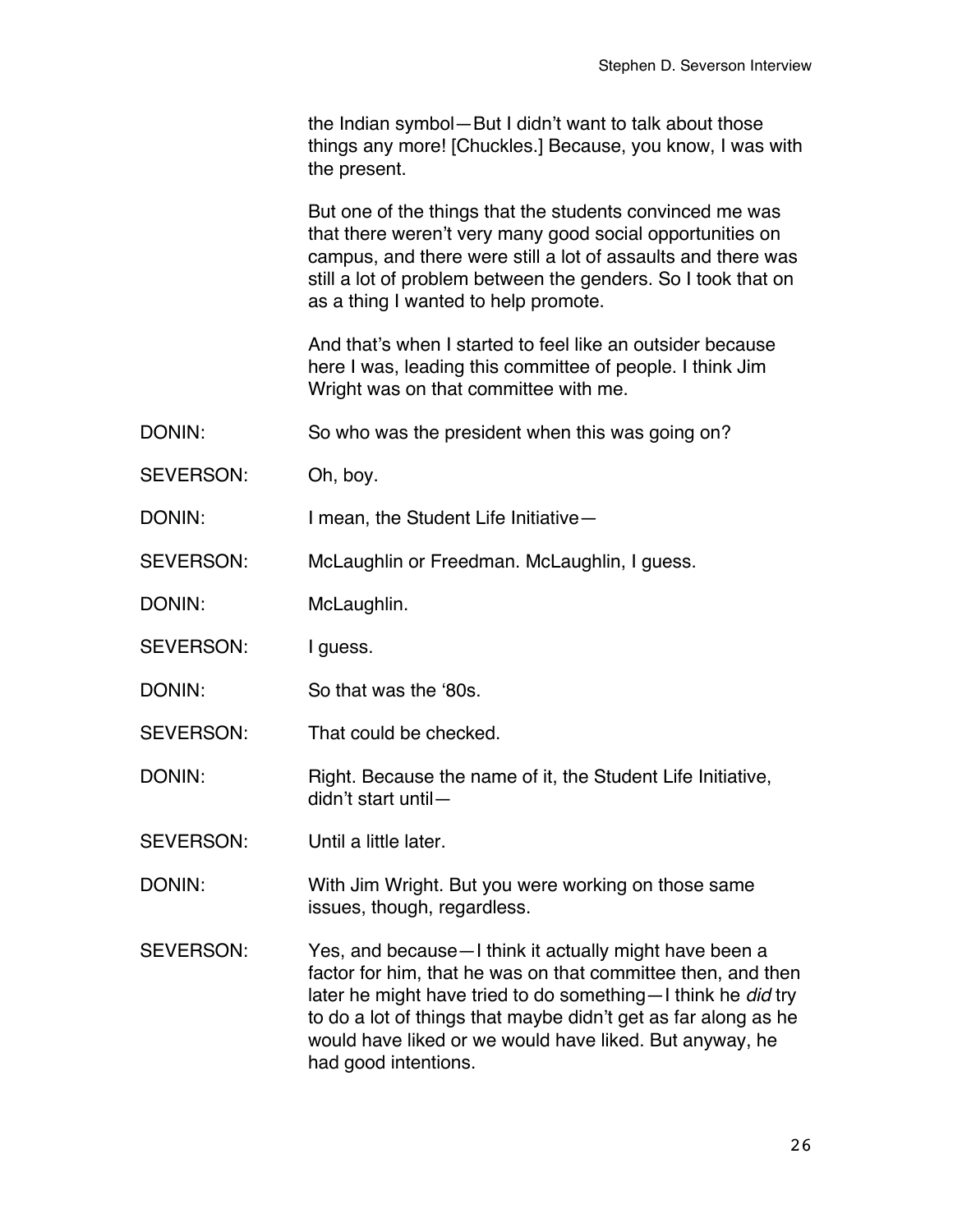- DONIN: So you were getting push-back from your fellow council members?
- SEVERSON: No, mostly from Mike Choukas and other people in the administration, who didn't feel like we should be saying anything negative.
- DONIN: Oh, that's interesting.
- SEVERSON: And I remember Peggy [Epstein] Tanner saying, "No, no, no, things are better," you know? And she had a good point. They *were* better, but they weren't as good as they could be. And so I didn't adopt the idea that just because things were better meant that was enough. And Liz Epstein had a very different take on it than Peggy did. I remember feeling at the time supported by Liz but not by Peggy [chuckles] and certainly not by Mike Choukas. You know, bless his heart, he was trying to do the right thing for the campus, and he was in a position of getting a lot of grief from alumni, and I would never be good in a job like that, so I can appreciate what he was facing, but trying to keep everybody happy—you know, that's not an easy thing to do.
- DONIN: That's a no-win job.
- SEVERSON: He probably felt like I was one of those people that he couldn't keep happy and, you know, "Why don't you just shut up?" But I felt like the student voice was: "Hey, we have an opportunity here! Let's make the place better." And I thought, *I should help. I shouldn*'*t just stand back and be complacent*. So that's when I felt like an outsider.
- DONIN: But the other people on the council at this point—were they with you?
- SEVERSON: That's a good question. Since you're asking, I thought they were. I think the people who were on that committee was definitely in consensus, yes, that I would have wanted to see and wouldn't have gone forward with a slate of responses without full support of that committee. But that doesn't mean that the rest of the council was—probably to your point earlier, that there were, most undoubtedly, people on the Alumni Council who did not feel like we should be changing anything, you know? [Chuckles.]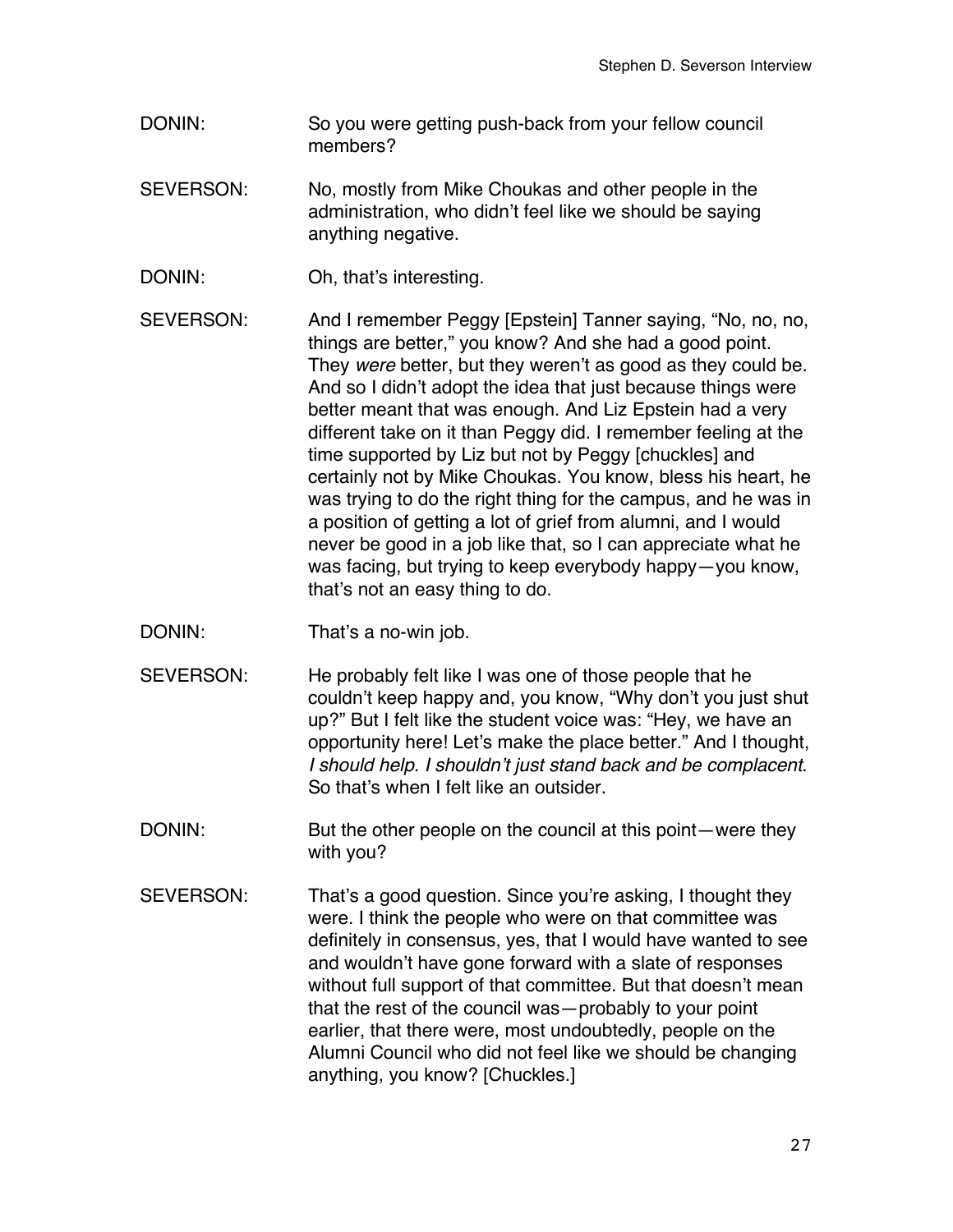So, yes, there probably were a lot of alumni councilors who didn't really agree with us, but that was a hard position. I began, maybe for the first time, to know what it might be like not to be in the group [chuckles] that's accepted—you know, that has authority, that has the power. And that's when you choose your words very carefully, you try to be positive, and you still feel like, *Wow, my body is twinging a little bit here. It*'*s a little bit on the alert.*

DONIN: Right.

SEVERSON: It's the fight-or-flight—you know. And I was definitely there to fight, but I kind of had the hair on the back of my head probably standing straight up. I don't know. It was an interesting thing for me.

- DONIN: Did you stay on the council?
- SEVERSON: Oh, yes.

DONIN: Yes?

SEVERSON: You had your term. You stayed your term. I loved being on that committee. Susan Wright was, I think, the secretary for a while. She's a wonderful person and really treated me well. Yes, I certainly wanted to try to fight the good fight.

> There was a student named Karen Avenoso, who became, I think, a *New York Times* journalist. And I remember feeling, like, *Wow! These people who are here are unbelievable! They*'*re so smart, and they*'*re so talented. We have to listen to them!* You know, she was one of them. She's not living any longer, which is really upsetting. I found that out recently. I didn't really realize that.

- DONIN: Yes, she died of cancer—
- SEVERSON: Oh, my gosh!

DONIN: — — — at a very young age.

SEVERSON: So I felt blessed to be around these amazing people, and I felt like I was compelled to try to help them to do something. That's how I felt. And then once I'd served my term and did my thing, I kind of felt, like, *Well, I have to go back to work*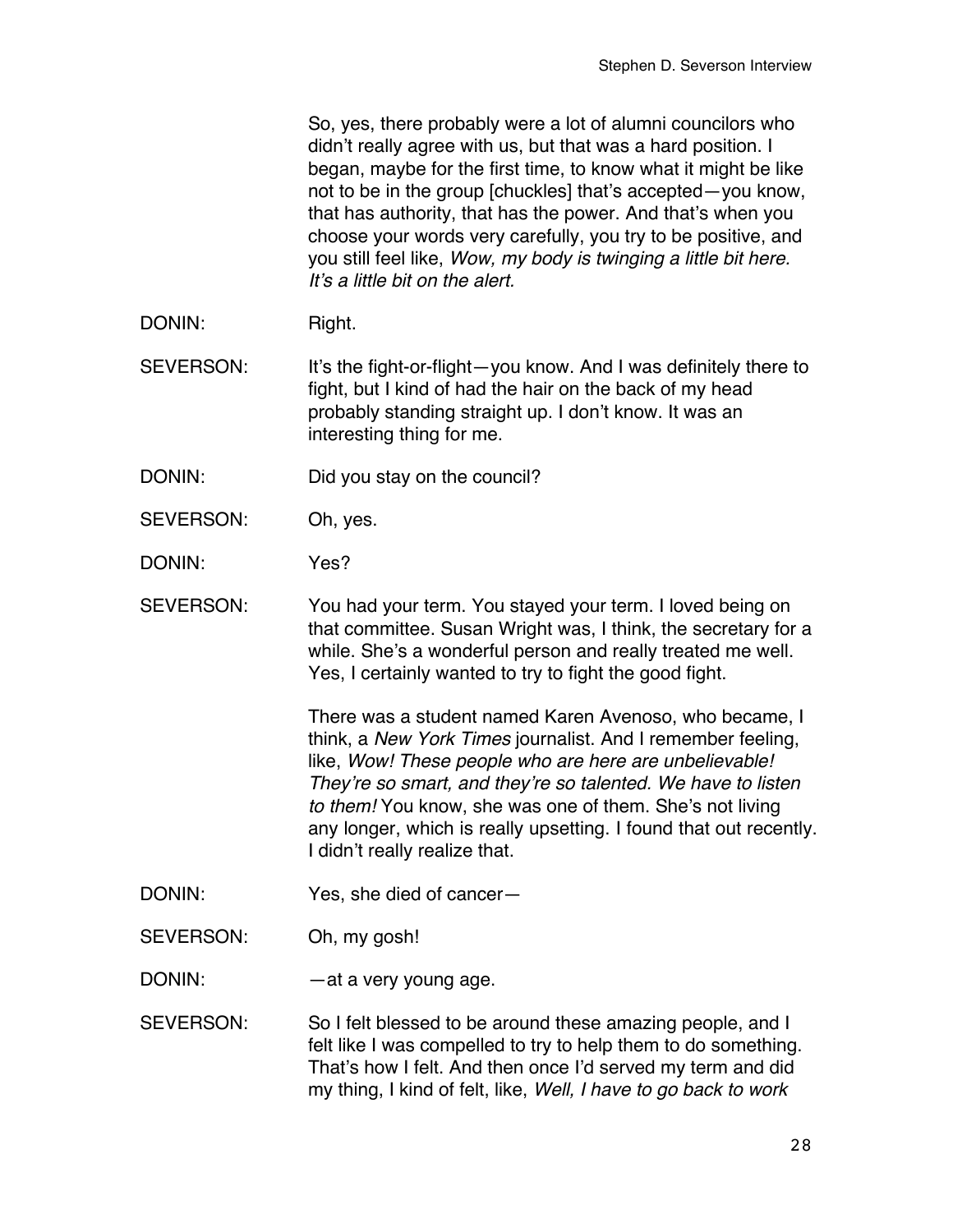*now*. Not to say that I was going to give up on them, but once you're not in the council or affiliated in some official way, it's a little bit harder to do anything.

- DONIN: To be effective.
- SEVERSON: Yes.
- DONIN: Yes.
- SEVERSON: And I never really felt that strongly that the council *could* do very much, but I definitely wanted to make an attempt, because I think a lot of us felt like, "Oh, the council doesn't do much. Let's try to make a statement. Maybe somebody will listen."
- DONIN: And one can only hope that there were like-minded people—
- SEVERSON: I think there were

DONIN: — that replaced you on the council.

SEVERSON: Yes, Al Cook is one of the ones who I remember feeling like, *Oh, this is somebody who really gets it*.

DONIN: Mm-hm.

SEVERSON: Because we met him out in Denver, and we'd known him.

DONIN: So the students gave pretty compelling arguments—

SEVERSON: Oh, yes.

DONIN: —for their need and their desire for improving the life on campus—

SEVERSON: That's right.

DONIN: — the social life on campus.

SEVERSON: That's right. And I can't remember all the things that they said. Oh, well. [Chuckles.] Too bad.

DONIN: But you remember their message.